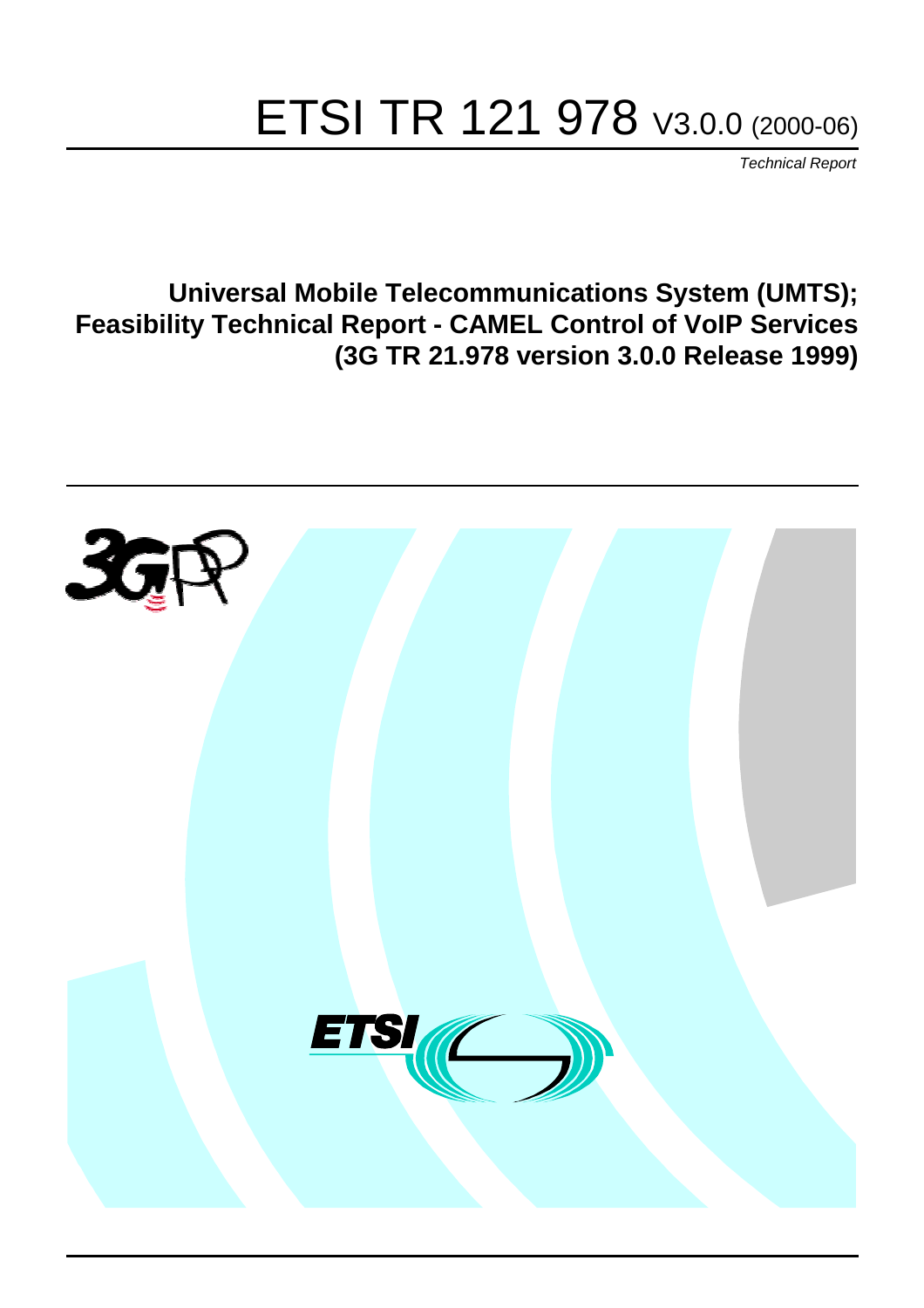**1**

Reference RTR/TSGN-0221978UR1

> Keywords UMTS

#### **ETSI**

#### 650 Route des Lucioles F-06921 Sophia Antipolis Cedex - FRANCE

Tel.: +33 4 92 94 42 00 Fax: +33 4 93 65 47 16

Siret N° 348 623 562 00017 - NAF 742 C Association à but non lucratif enregistrée à la Sous-Préfecture de Grasse (06) N° 7803/88

**Important notice**

Individual copies of the present document can be downloaded from: [http://www.etsi.org](http://www.etsi.org/)

The present document may be made available in more than one electronic version or in print. In any case of existing or perceived difference in contents between such versions, the reference version is the Portable Document Format (PDF). In case of dispute, the reference shall be the printing on ETSI printers of the PDF version kept on a specific network drive within ETSI Secretariat.

Users of the present document should be aware that the document may be subject to revision or change of status. Information on the current status of this and other ETSI documents is available at [http://www.etsi.org/tb/status/](http://www.etsi.org/tb/status)

> If you find errors in the present document, send your comment to: <editor@etsi.fr>

#### **Copyright Notification**

No part may be reproduced except as authorized by written permission. The copyright and the foregoing restriction extend to reproduction in all media.

© European Telecommunications Standards Institute 2000.

All rights reserved.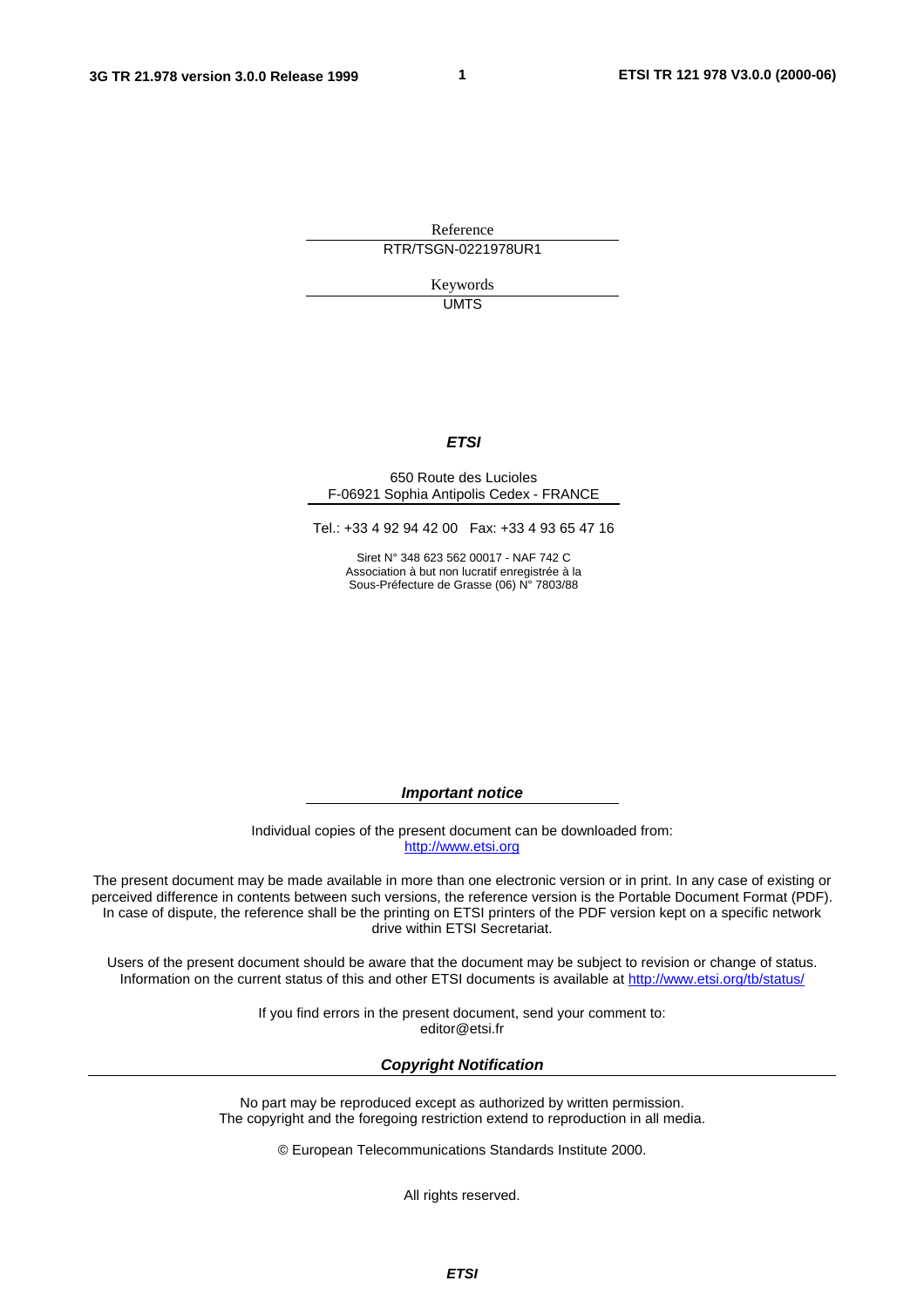# Intellectual Property Rights

IPRs essential or potentially essential to the present document may have been declared to ETSI. The information pertaining to these essential IPRs, if any, is publicly available for **ETSI members and non-members**, and can be found in ETSI SR 000 314: *"Intellectual Property Rights (IPRs); Essential, or potentially Essential, IPRs notified to ETSI in respect of ETSI standards"*, which is available from the ETSI Secretariat. Latest updates are available on the ETSI Web server (<http://www.etsi.org/ipr>).

Pursuant to the ETSI IPR Policy, no investigation, including IPR searches, has been carried out by ETSI. No guarantee can be given as to the existence of other IPRs not referenced in ETSI SR 000 314 (or the updates on the ETSI Web server) which are, or may be, or may become, essential to the present document.

# Foreword

This Technical Report (TR) has been produced by the ETSI 3<sup>rd</sup> Generation Partnership Project (3GPP).

The present document may refer to technical specifications or reports using their 3GPP identities, UMTS identities or GSM identities. These should be interpreted as being references to the corresponding ETSI deliverables.

The cross reference between GSM, UMTS, 3GPP and ETSI identities can be found under [www.etsi.org/key](http://www.etsi.org/key) .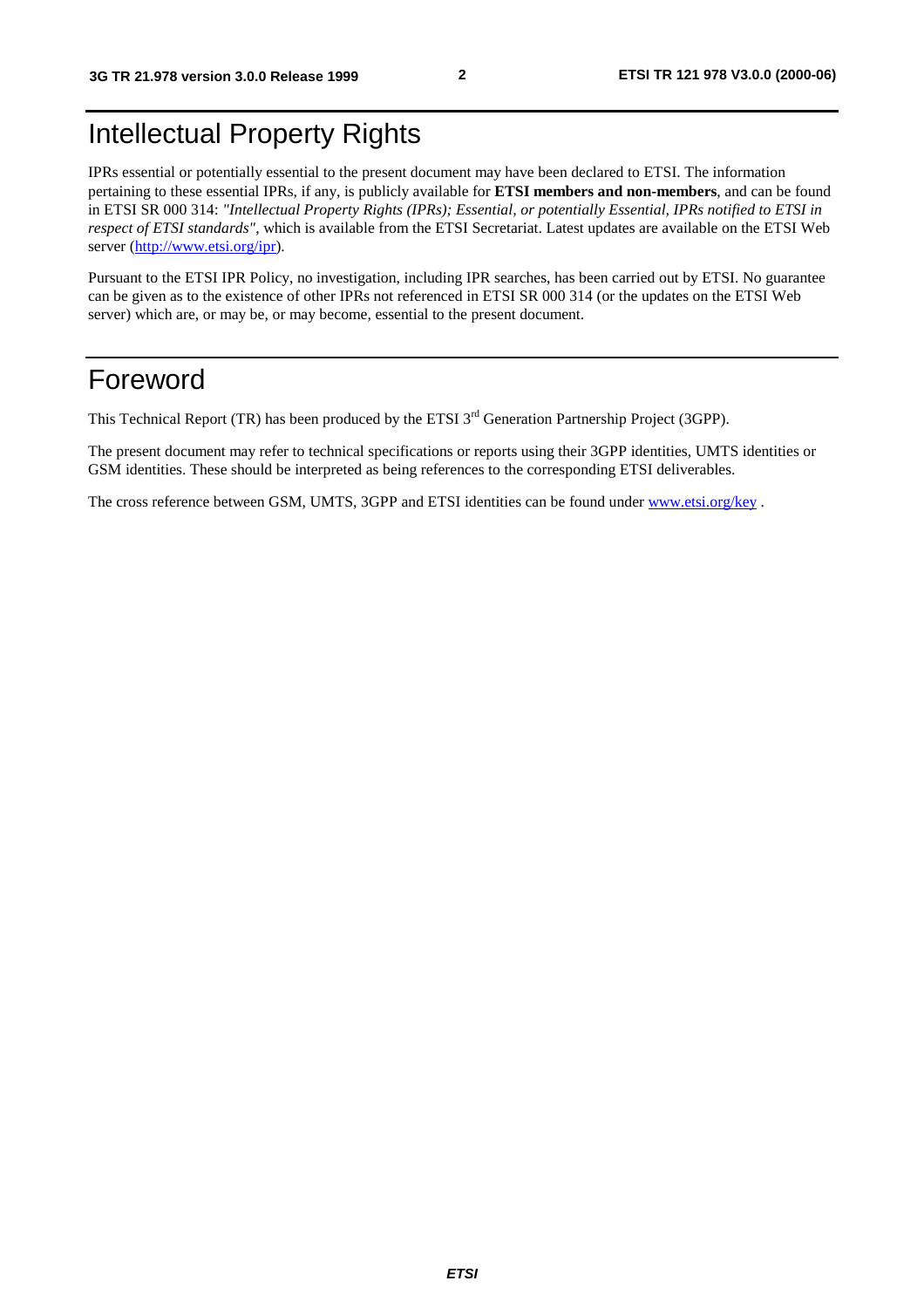#### $\mathbf{3}$

# Contents

| 1     |  |  |  |  |  |  |  |
|-------|--|--|--|--|--|--|--|
| 2     |  |  |  |  |  |  |  |
| 3     |  |  |  |  |  |  |  |
| 4     |  |  |  |  |  |  |  |
| 5     |  |  |  |  |  |  |  |
| 5.1   |  |  |  |  |  |  |  |
| 6     |  |  |  |  |  |  |  |
| 6.1   |  |  |  |  |  |  |  |
| 6.2   |  |  |  |  |  |  |  |
| 6.3   |  |  |  |  |  |  |  |
| 6.4   |  |  |  |  |  |  |  |
| 7     |  |  |  |  |  |  |  |
| 7.1   |  |  |  |  |  |  |  |
| 7.2   |  |  |  |  |  |  |  |
| 7.2.1 |  |  |  |  |  |  |  |
| 7.2.2 |  |  |  |  |  |  |  |
| 7.2.3 |  |  |  |  |  |  |  |
| 7.3   |  |  |  |  |  |  |  |
| 7.3.1 |  |  |  |  |  |  |  |
| 7.3.2 |  |  |  |  |  |  |  |
| 7.3.3 |  |  |  |  |  |  |  |
| 7.4   |  |  |  |  |  |  |  |
| 7.4.1 |  |  |  |  |  |  |  |
| 7.4.2 |  |  |  |  |  |  |  |
| 7.4.3 |  |  |  |  |  |  |  |
| 7.4.4 |  |  |  |  |  |  |  |
| 7.4.5 |  |  |  |  |  |  |  |
| 7.4.6 |  |  |  |  |  |  |  |
| 7.4.7 |  |  |  |  |  |  |  |
| 7.5   |  |  |  |  |  |  |  |
| 7.5.1 |  |  |  |  |  |  |  |
| 7.5.2 |  |  |  |  |  |  |  |
| 7.6   |  |  |  |  |  |  |  |
| 7.7   |  |  |  |  |  |  |  |
| 7.8   |  |  |  |  |  |  |  |
| 7.9   |  |  |  |  |  |  |  |
| 8     |  |  |  |  |  |  |  |
| 8.1   |  |  |  |  |  |  |  |
| 8.2   |  |  |  |  |  |  |  |
| 8.2.1 |  |  |  |  |  |  |  |
| 8.2.2 |  |  |  |  |  |  |  |
| 8.2.3 |  |  |  |  |  |  |  |
| 8.2.4 |  |  |  |  |  |  |  |
| 8.3   |  |  |  |  |  |  |  |
| 8.3.1 |  |  |  |  |  |  |  |
| 8.3.2 |  |  |  |  |  |  |  |
| 8.3.3 |  |  |  |  |  |  |  |
| 8.4   |  |  |  |  |  |  |  |
| 8.4.1 |  |  |  |  |  |  |  |
| 8.4.2 |  |  |  |  |  |  |  |
| 8.4.3 |  |  |  |  |  |  |  |
|       |  |  |  |  |  |  |  |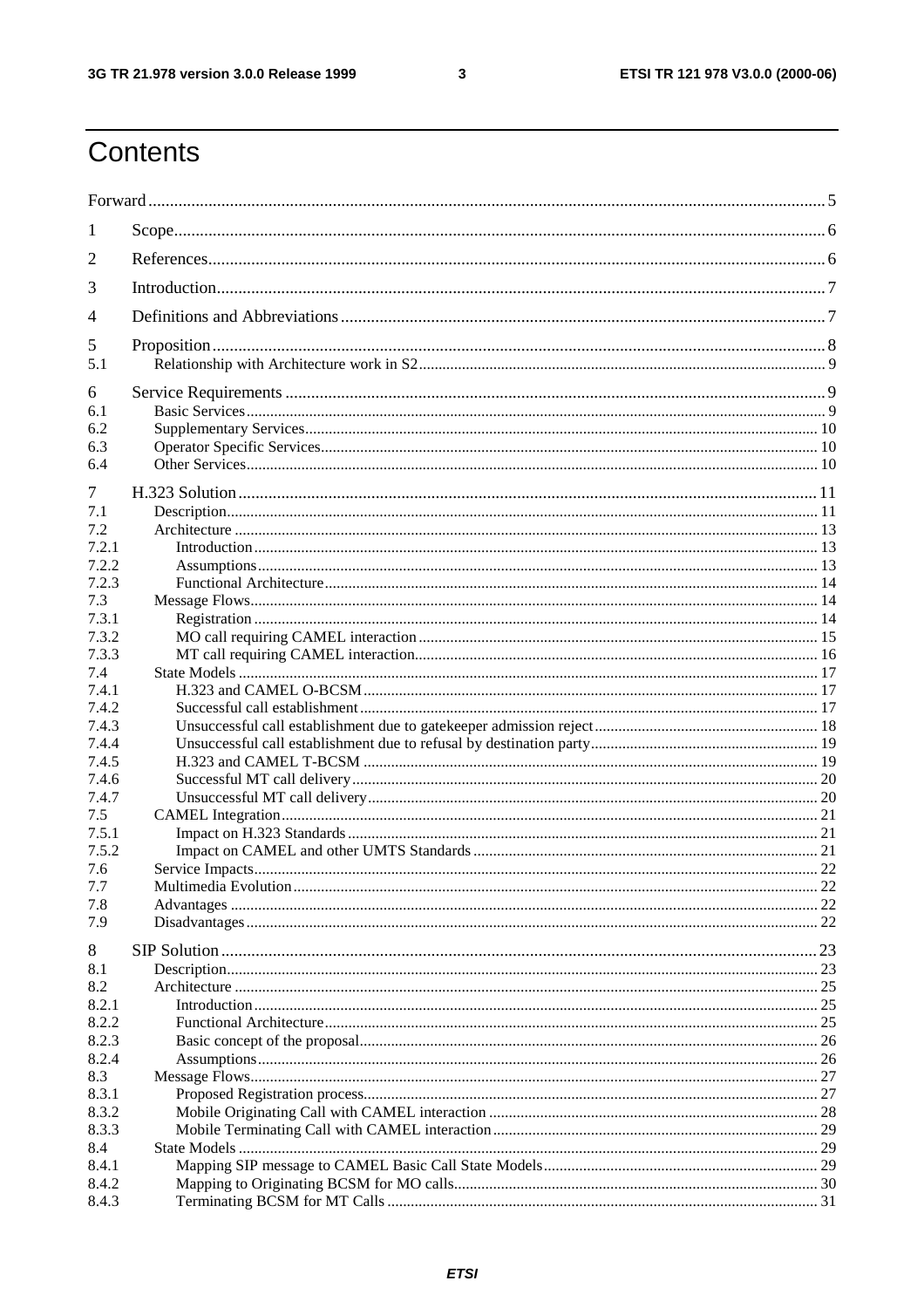#### $\overline{\mathbf{4}}$

| 8.4.4    |  |  |  |  |  |
|----------|--|--|--|--|--|
| 8.5      |  |  |  |  |  |
| 8.5.1    |  |  |  |  |  |
| 8.5.2    |  |  |  |  |  |
| 8.6      |  |  |  |  |  |
| 8.7      |  |  |  |  |  |
| 8.8      |  |  |  |  |  |
| 8.9      |  |  |  |  |  |
| 9        |  |  |  |  |  |
| 9.1      |  |  |  |  |  |
| 9.1.1    |  |  |  |  |  |
| 9.2      |  |  |  |  |  |
| 9.2.1    |  |  |  |  |  |
| 9.2.2    |  |  |  |  |  |
| 9.3      |  |  |  |  |  |
| 9.4      |  |  |  |  |  |
| 9.4.1    |  |  |  |  |  |
| 9.4.2    |  |  |  |  |  |
| 10       |  |  |  |  |  |
| 11       |  |  |  |  |  |
| Annex A: |  |  |  |  |  |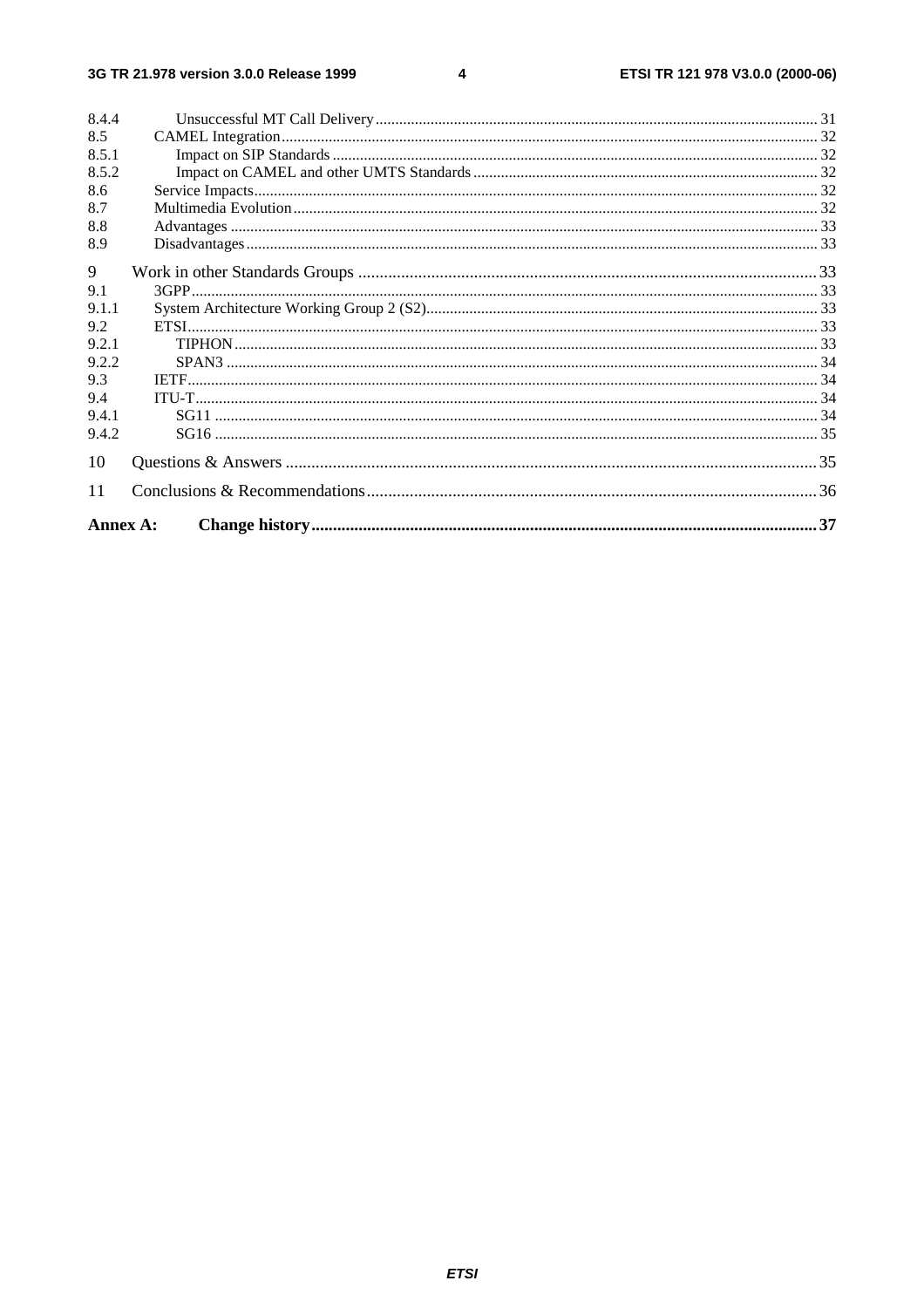# Foreword

This Technical Report has been produced by the 3GPP.

The contents of the present document are subject to continuing work within the TSG and may change following formal TSG approval. Should the TSG modify the contents of this TS, it will be re-released by the TSG with an identifying change of release date and an increase in version number as follows:

Version 3.y.z

where:

- x the first digit:
	- 1 presented to TSG for information;
	- 2 presented to TSG for approval;
	- 3 Indicates TSG approved document under change control.
- y the second digit is incremented for all changes of substance, i.e. technical enhancements, corrections, updates, etc.
- z the third digit is incremented when editorial only changes have been incorporated in the specification;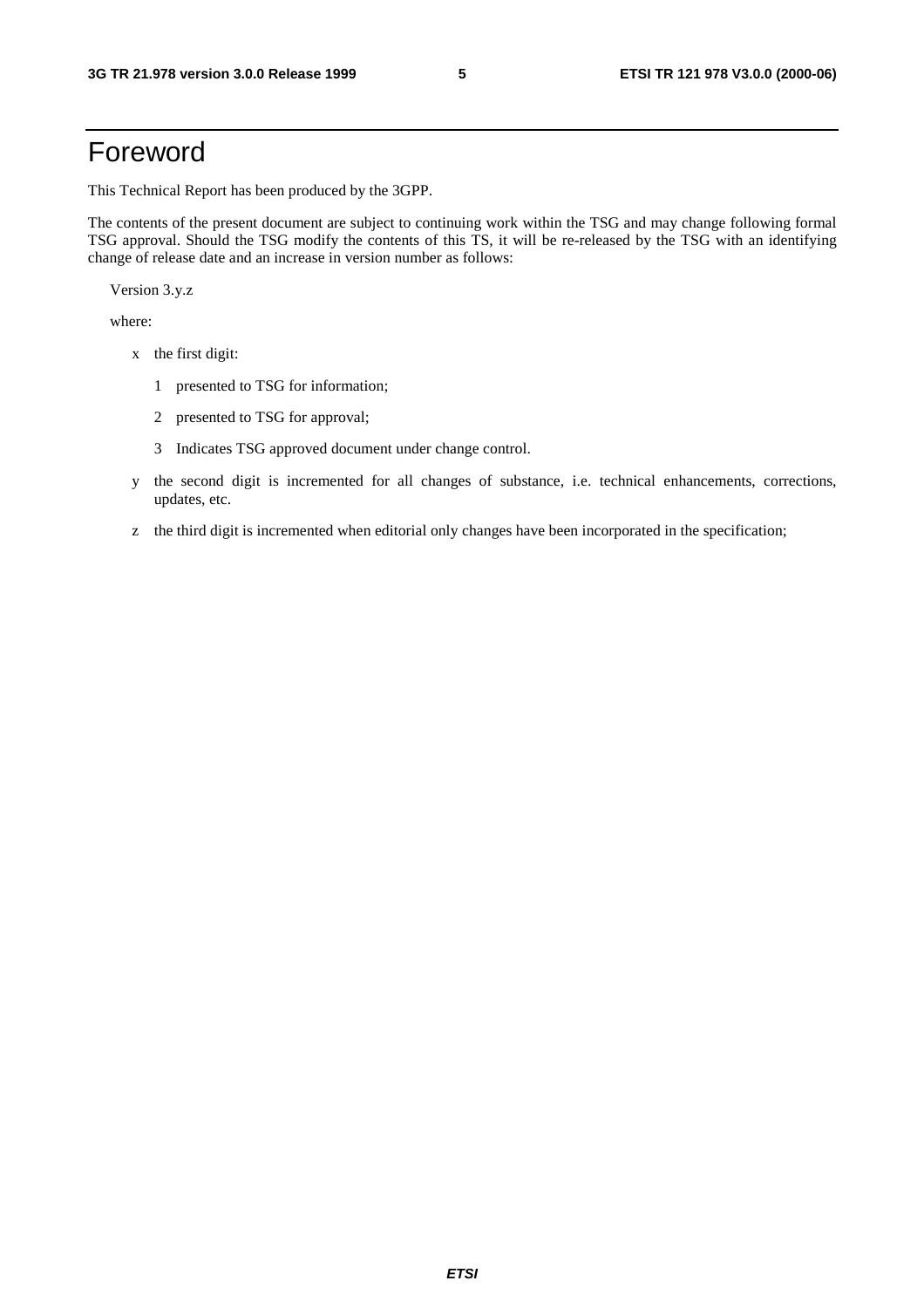# 1 Scope

The purpose of this Technical Report is to study the feasibility of a core network CAMEL server controlling voice services carried by VoIP within a GPRS PDP Context using:

- 1) An architecture based on ITU-T, H.323 family of recommendations.
- 2) An architecture based on IETF SIP specifications.

# 2 References

The following documents contain provisions, which through reference in this text, constitute provisions of the present document.

- References are either specific (identified by date of publication, edition number, version number, etc.) or non-specific.
- For a specific reference, subsequent revisions do not apply.
- For a non-specific reference, the latest version applies.
- A non-specific reference to an ETS shall also be taken to refer to later versions published as an EN with the same number.
- [1] **IETF RFC 1889, A Transport Protocol for Real-Time Applications.**
- [2] ITU-T Q.931, Digital Subscriber Signalling System No. 1 (DSS 1) ISDN User-Network Interface Layer 3 Specification For Basic Call Control.
- [3] GSM 04.08
- [4] IETF RFC 2543, SIP: Session Initiation Protocol.
- [5] N2-99826, "Feasibility Technical Report on CAMEL control of VoIP Services",  $19<sup>th</sup>$ -23<sup>rd</sup> July 1999, Visby, Sweden.
- [6] "Location of the SSF entity in GPRS network supporting real-time applications", Contribution from Lucent Technologies circulated to supporters of CAMEL control over VOIP on 26<sup>th</sup> July 1999.
- [7] S2-99528, "The inclusion of a 'Service Switching Function' in the reference multimedia architecture for the support IN based service features",  $26<sup>th</sup> - 20<sup>th</sup>$  July 1999, New Jersey, USA
- [8] Tdoc65, "Comments to DTR 02004, concerning IP, fixed wireless and cellular mobile roaming scenarios and the conceptual IP cellular network model", Motorola, ETSI TIPHON Tel Aviv 26-  $30<sup>th</sup>$  October 1998.
- [9] TS 101 441 Vx.4.0 Draft A, GSM 03.78, CAMEL Phase 3, stage 2
- [10] N2-99826, "Feasibility Technical Report on CAMEL control over VoIP Services",  $19^{th}$ -23<sup>rd</sup> July 1999, Visby, Sweden.
- [11] TS 101 441 Vx.4.0 Draft A, GSM 03.78, CAMEL Phase 3, stage 2.
- [12] ETSI TIPHON 10, Temporary Document 65, Tel Aviv, 26-30 Oct.1998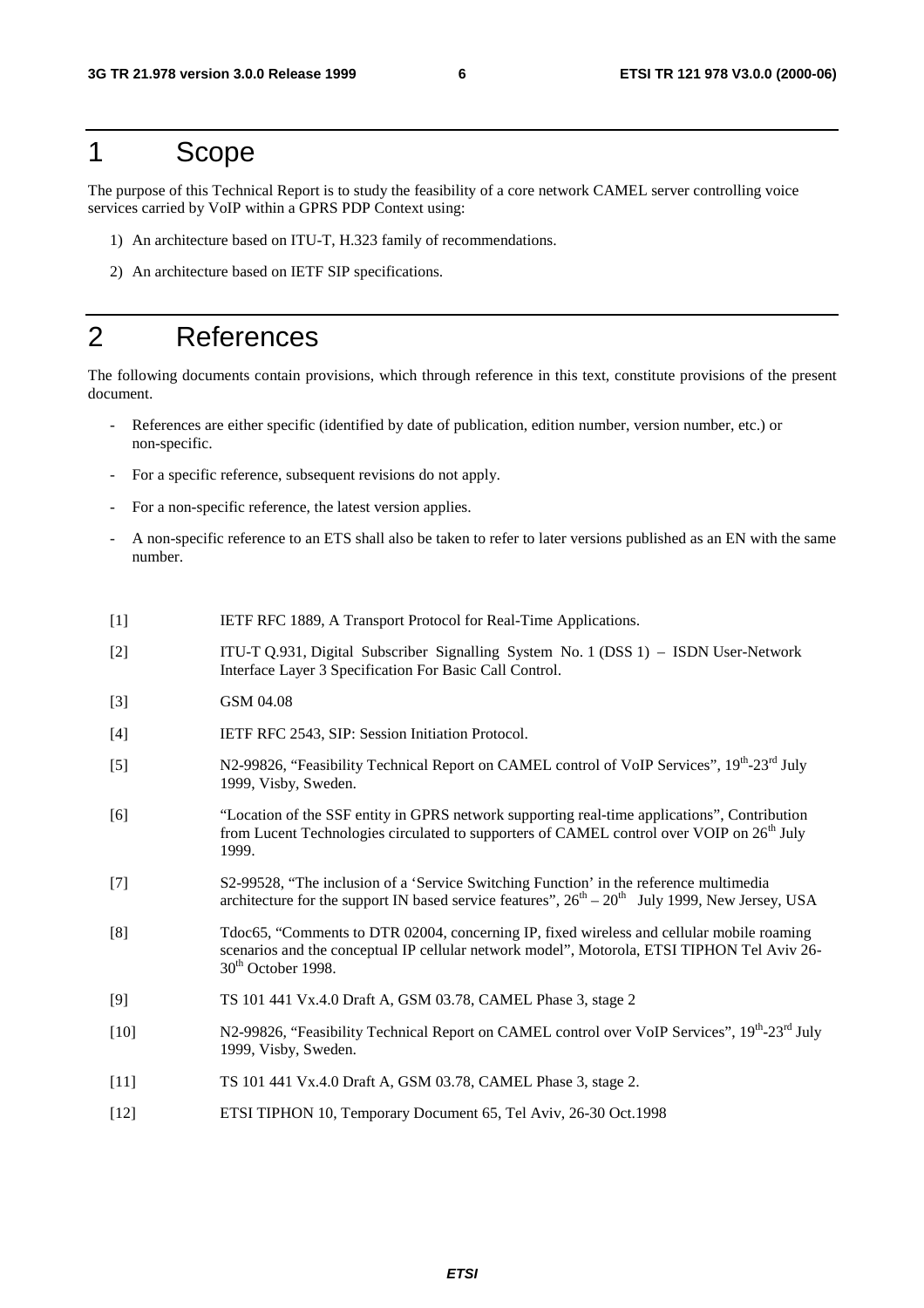# 3 Introduction

The GSM CAMEL feature for control of operator specific services when roaming has evolved over a number of years and work on the latest Phase (Phase 3) is planned for completion as part of Release '99. Work in other 3GPP groups, particularly S2, is focused on developing a reference architecture for an all IP PLMN. One of the many requirements for 3G is to support roaming between 2G and 3G networks. Another requirement is to support a minimum set of 2G standardised supplementary services for roamers, such as call forwarding. The all IP PLMN is based on an evolved GPRS that supports voice over IP (VoIP).

VoIP calls may be established between 3G terminals or between a 3G terminal and legacy network terminal, such as 2G mobile, ISDN or PSTN. In the IP world there are currently two solutions that support VoIP; the H.323 family of recommendations defined by the ITU, and the Session Initiation Protocol (SIP) defined by the Internet Engineering Task Force (IETF). This Technical Report introduces these solutions and examines the feasibility of CAMEL controlling VoIP services in an all IP network with a view to supporting some 2G Supplementary Services and operator specific services or similar. Thus it is envisaged that CAMEL service control may be employed across 2G and 3G networks providing consistent services when roaming.

The information in the report is introduced below:

*Section 5:* briefly describes the proposal and functional model.

- *Section 6:* addresses services that may be employed across 2G and 3G.
- *Section 7:* describes the H.323 solution, architecture, message flows, state models, impact on standards, impact on services, multimedia evolution, advantages and disadvantages.
- *Section 8:* describes the SIP solution, message flows, state models, impact on standards, impact on services, multimedia evolution, advantages and disadvantages.

*Section 9:* introduces work in other standards groups covering similar or related issues.

*Section 10:* records questions and answers from CN2a meeting presentations of earlier drafts

*Section 11:* describes conclusions and recommendations.

# 4 Definitions and Abbreviations

| <b>BCSM</b>   | Basic Call State Model                                           |
|---------------|------------------------------------------------------------------|
| <b>CAMEL</b>  | <b>Customised Application for Mobile networks Enhanced Logic</b> |
| <b>CAP</b>    | <b>CAMEL Application Protocol</b>                                |
| <b>CSI</b>    | <b>CAMEL Subscriber Information</b>                              |
| <b>GGSN</b>   | Gateway GPRS Support Node                                        |
| <b>GPRS</b>   | General Packet Radio Service                                     |
| <b>HLR</b>    | Home Location Register                                           |
| <b>IPSSF</b>  | <b>Internet Protocol Service Switching Function</b>              |
| <b>MAP</b>    | <b>Mobile Application Part</b>                                   |
| MSC           | Mobile Switching Centre                                          |
| МO            | Mobile Originating                                               |
| МS            | <b>Mobile Station</b>                                            |
| MТ            | Mobile Terminating                                               |
| O-CSI         | Originating CSI                                                  |
| <b>PDP</b>    | Packet Data Protocol                                             |
| <b>SGSN</b>   | Serving GPRS Support Node                                        |
| <b>SIP</b>    | <b>Session Initiation Protocol</b>                               |
| <b>SS-CSI</b> | Supplementary Service CSI                                        |
| T-CSI         | <b>Terminating CSI</b>                                           |
| VLR           | Visitor Location Register                                        |
|               |                                                                  |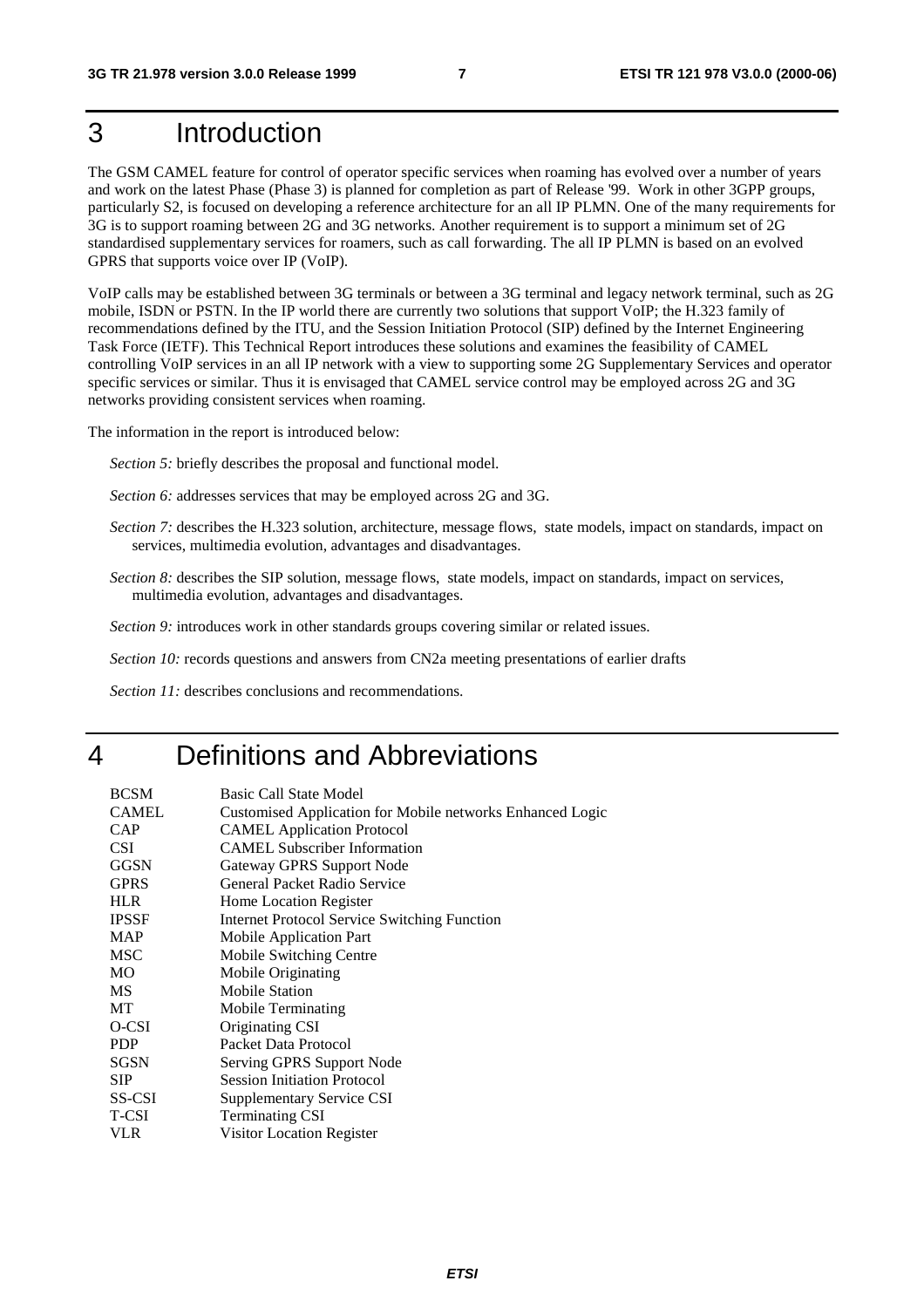# 5 Proposition

An overall objective for this feasibility study is to demonstrate that CAMEL control of VoIP services in 3G networks can be readily specified and implemented by adapting standards and software used in 2G networks. This approach leads to services that function the same when a user roams between 2G and 3G networks, simplifies service evolution from 2G to 3G, and leads to more rapid implementation.



**Figure 1: Functional Model for CAMEL Control of VoIP Services**

Figure 1 illustrates the proposed functional model of the core network. It is derived from existing CAMEL specifications and 3GPP 23.121. In the latter technical specification, the Gatekeeper/SIP Proxy Server has been placed on the Gi interface to allow the Internet call control signalling to be transparent to the GPRS nodes, (SGSN and GGSN). Furthermore, if the signalling were to be non-transparent, and the SGSN were to handle the VoIP call control, the existing GPRS procedures, including the current CAMEL Phase 3 work would require changes. The reason is that if a subscriber roams outside the area served by the SGSN, the relationship between the *gsmSCF* and the SGSN in the old location is terminated and a new dialogue between the SGSN in the new location area and the gsmSCF is established. Such an approach would not allow existing CAMEL services to be re-used without substantial changes, unless techniques such as anchoring original SGSN are introduced.

The functions represented in the model are:

- **HLR:** Release '99 or later HLR
- **gsmSCF:** Release '99 or later CAMEL Service Control Function (gsmSCF)
- **gsmSSF:** Release '99 or later Service Switching Function
- **MSC Emulator and VLR:** Modified Release '99 GMSC, VMSC and VLR functions. Many processes, such as call control, database and billing are retained or enhanced. Circuit switching and ancillary processes are removed. H.323 or SIP server inter-working functions are added. This combination of functionality is referred to in this report as the 'IPSSF'.

The interface between the H.323 Gatekeeper/SIP Server and the 'IPSSF' call control processes must:

1 Carry sufficient call data for the gsmSSF to function correctly and to deliver the necessary information to the gsmSCF so that service logic decisions can be made.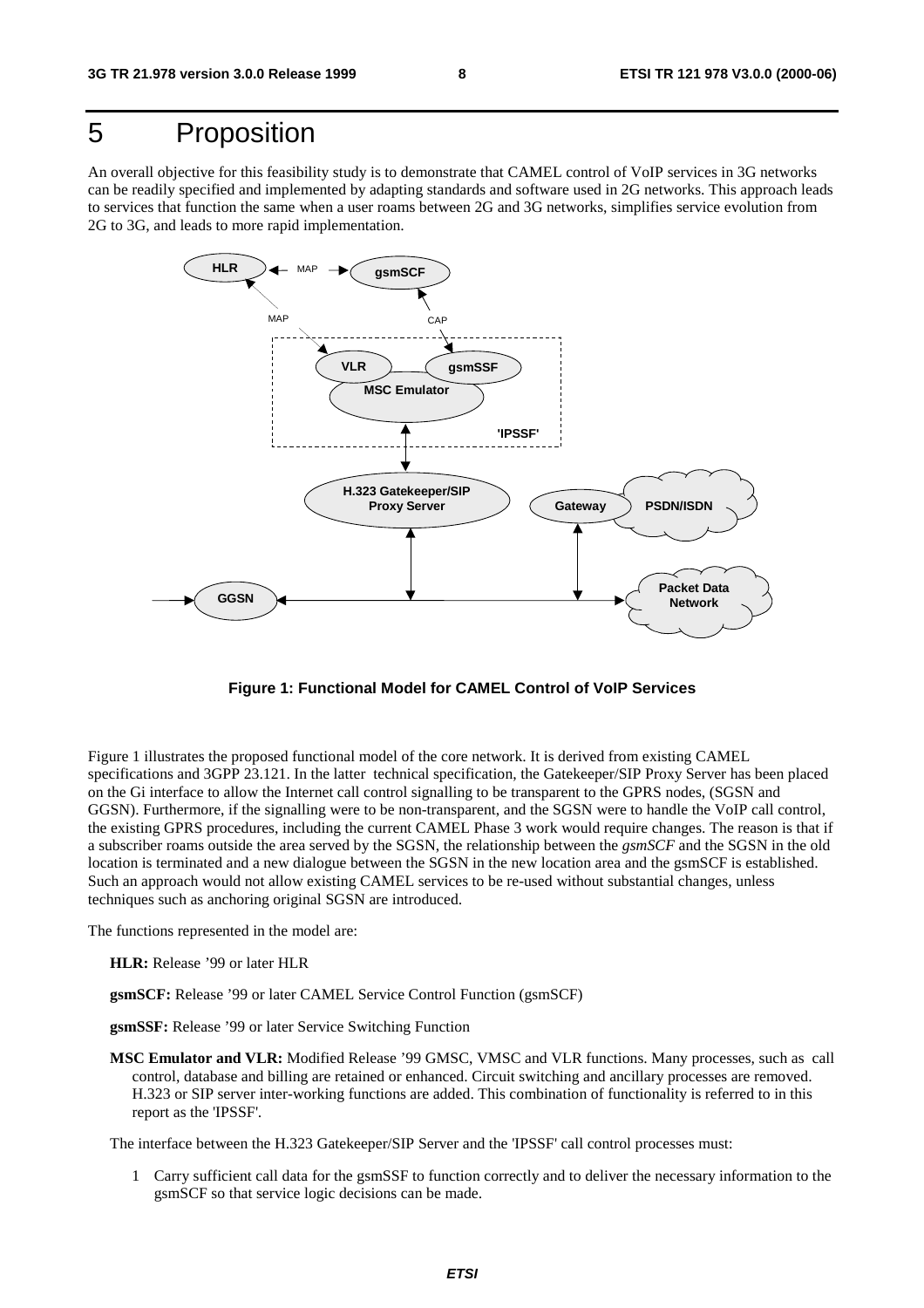- 2 Allow the gsmSCF (in combination with gsmSSF and MSC Emulator) to control VoIP calls (e.g. change 'B' party address) and manipulate call information (such as presentation number) similar to a GSM Release '99 GMSC or VMSC.
- **H.323 Gatekeeper/SIP Proxy Server:** Either a H.323 Gatekeeper or a SIP Proxy server.
- **Gateway:** Provides interworking between packet network and external circuit switched networks such as PSTN or ISDN.
- **GGSN:** Release '99 or later Gateway GPRS Support Node

#### **Notes:**

- **Mobile Terminated (MT) Speech Calls:** MT VoIP call states are modelled using a CAMEL Phase 3 or later T\_BCSM as used for circuit switched MT calls.
	- **Mobile Originated (MT) Speech Calls:** MO VoIP call states are modelled using a CAMEL Phase 3 or later O\_BCSM as for circuit switched MO calls.
- **Physical Location:** The H.323 Gatekeeper/SIP Server and 'IPSSF' may be located in a home network or a visited network as both MAP signalling and CAP signalling are standardised for international use.
- **Physical Realisation:** From the control of VoIP viewpoint the IPSSF and the H.323 Gatekeeper/SIP Server may be combined in one network entity or may be separate in separate network entities. If they are separate, standardisation of the interface may be required.
- **IP PDU Routing:** Routing of IP call control packets to/from the H.323 Gatekeeper/SIP Proxy Server is not fully addressed in this work. It is simply assumed that appropriate addressing and routing takes place.

# 5.1 Relationship with Architecture work in S2

Ongoing architecture work in S2 for 3G is documented in TS 23.121 and in the Technical Report on 'Architecture for an all IP network' (TR 23.922 V1.0.0). The work in this CAMEL control of VoIP services FTR is intended to aid/complement S2 work by analysing feasibility at a somewhat lower level of abstraction, focusing on functional/protocol capabilities. The IPSSF in the functional model described above may form part of a Service Capability Server (SCS) in the Multimedia architecture PS Domain' described in TS 23.121. Similarly, it may form part of the Call State Control Function (CSCF) described in the all IP TR. The exact mapping between the Functional Model used in this report and the architectures developed by S2 requires further study and is work probably most appropriate to S2.

# 6 Service Requirements

In 3GPP, SA1 has responsibility for the definition of service requirements. Requirements for Release '00 are at a very early stage of development. When considering feasibility it is very useful to have in mind the services that a 3G network may be required to support. This section lists many example 2G network voice services that may be required by 3G VoIP customers, including some new 3G network possibilities, such as 'high quality audio'. Other services are being considered but not included here because the focus of this report is mainly on how existing 2G services may be support on an IP only network. Many of the services listed below are not supported by H.323 or SIP. They may be supported in the future. Services that early implementations may be required to support are show in *italics*. Detailed study is necessary to identify the services that require CAMEL control as it may be possible to re-use the VLR and MSC Emulator capabilities for some services without the need for CAMEL control, such as Operator Determined Barring. Some services may be more appropriate to implementation in the Terminal not the network, such as Call Hold.

# 6.1 Basic Services

Example basic services that may require CAMEL control in a 3G network:

*- Speech - High bit rate data*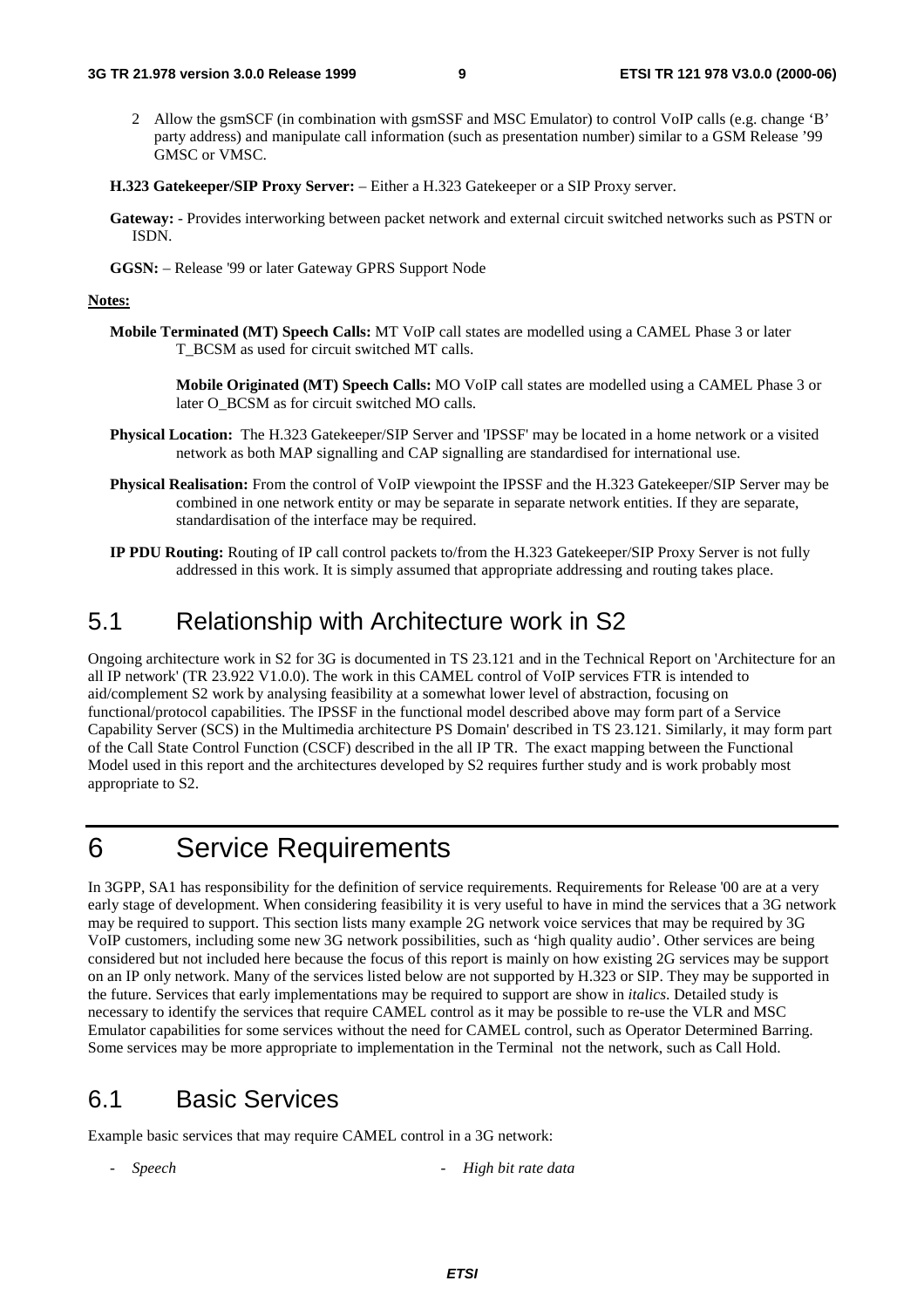- *Emergency calls*
- *Low bit rate data*
- *Medium bit rate data*
- *High quality audio*
- *Low bandwidth video*
- *High bandwidth video*

# 6.2 Supplementary Services

Example 2G supplementary services that may require CAMEL control in a 3G network:

| Operator determined barring                            |  | Calling number identification<br>presentation/restriction   |  |  |
|--------------------------------------------------------|--|-------------------------------------------------------------|--|--|
| User defined barring                                   |  |                                                             |  |  |
| Call screening                                         |  | Connected number identification<br>presentation/restriction |  |  |
| Call deflection                                        |  | <b>Multiple Subscriber Profile</b>                          |  |  |
| Call forwarding unconditional                          |  | Multi-party                                                 |  |  |
| Call forwarding on busy, no reply and not<br>reachable |  | Call Completion Services (e.g. CCBS)                        |  |  |
| Call waiting                                           |  | Closed user group                                           |  |  |
| Call hold                                              |  | Advise of charge                                            |  |  |
| Call transfer                                          |  | Calling name presentation                                   |  |  |

# 6.3 Operator Specific Services

Example 2G operator specific services that may require CAMEL control in a 3G network:

- Short number dialling
- Prepay
- VPN

# 6.4 Other Services

Example services not listed in the 'Basic Services', 'Supplementary Services' or 'Operator Specific Services categories that may require CAMEL control in a 3G network:

| - Lawful interception      | - ASCI              |
|----------------------------|---------------------|
| - Voice group-call service | $-MExE$             |
| - Voice broadcast service  | - Location Services |
| - SMS                      | - SoLSA             |
|                            |                     |

*- Fax*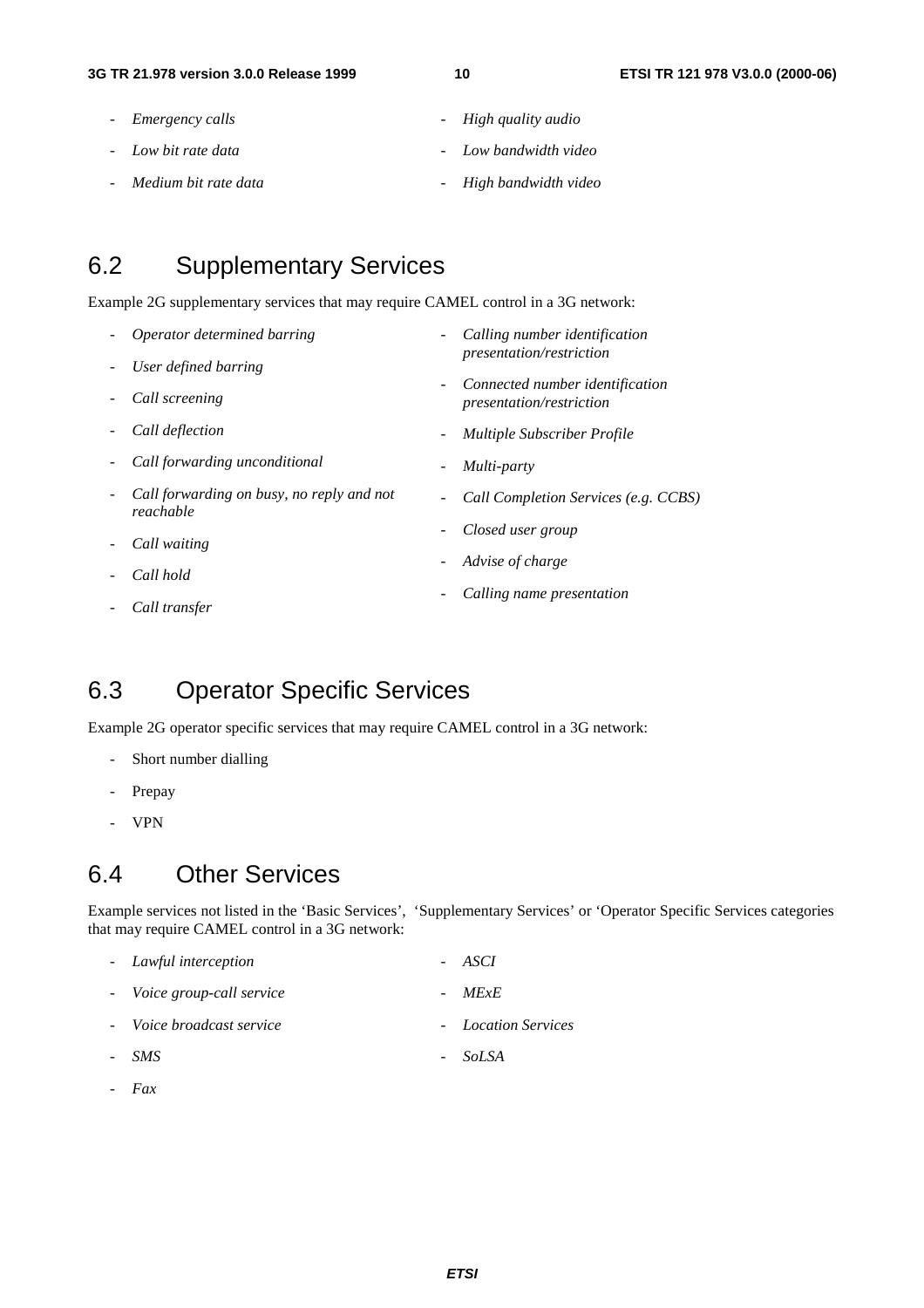# 7 H.323 Solution

# 7.1 Description

ITU-T defines a family of recommendations known as H.323 for multimedia communications over packet based networks. The majority of VoIP products available today support H.323.



**Figure 2: H.323 Environment**

The H.323 environment is illustrated in Figure 2. A 'terminal' is a network endpoint that provides real-time, voice or multimedia communications with another Terminal or a Gateway. A Gateway is a network endpoint that provides the necessary translation services to allow H.323 terminals to communicate with terminals on other networks, such as the ISDN. A Gatekeeper is a network entity that provides address translation and access control. It may also provide bandwidth management. Gatekeepers are optional. A Multipoint Control Unit (MCU) is a network endpoint that provides the capability for VoIP conference calls. All terminals participating in a conference establish a connection with the MCU. It manages resources and negotiates between terminals to determine which video and audio codec to use.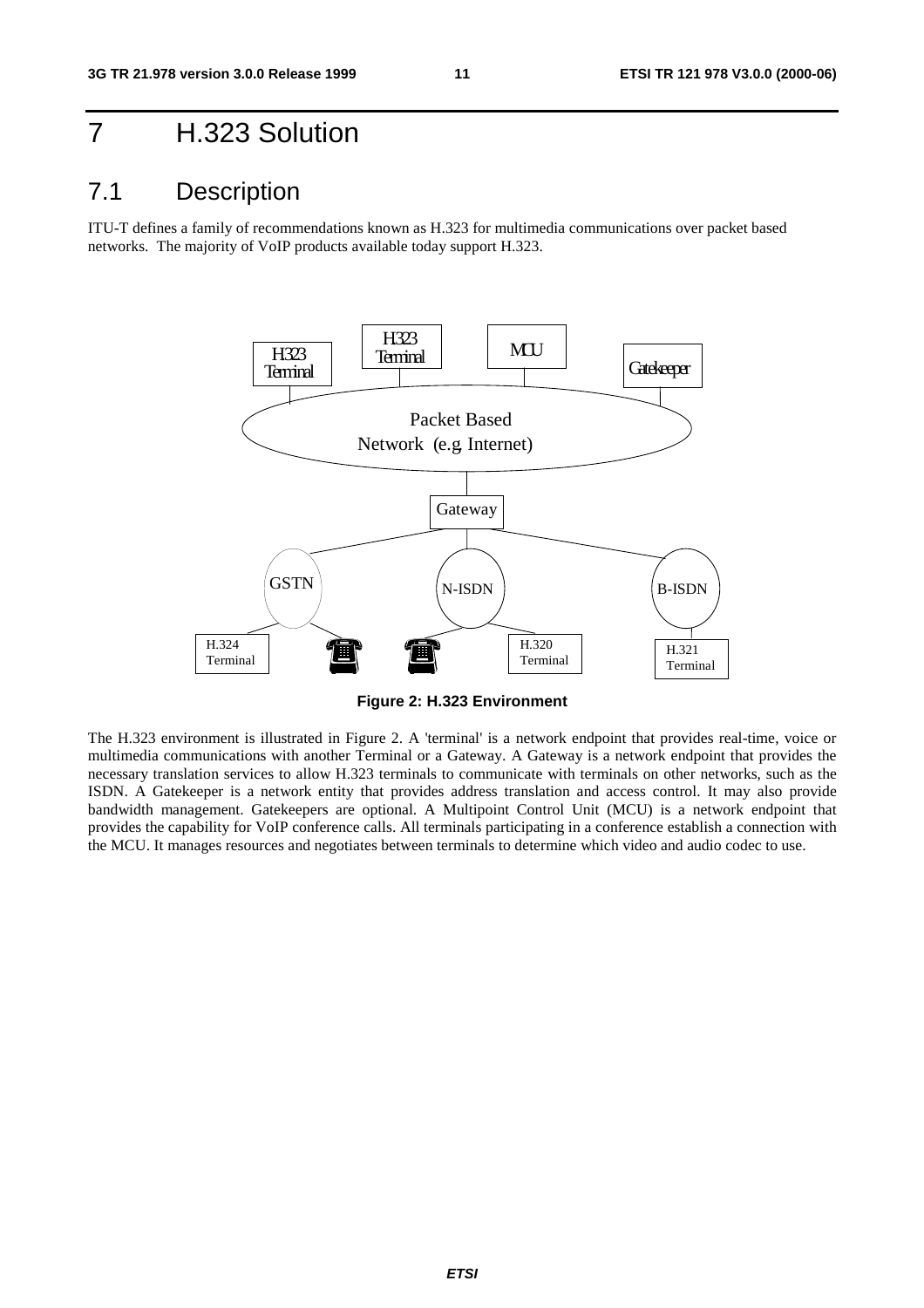| Audio / Video<br>Applications | <b>Terminal Control and Management</b> | Data<br>applications                    |                               |       |       |
|-------------------------------|----------------------------------------|-----------------------------------------|-------------------------------|-------|-------|
| G.XXX<br><b>H.XXX</b>         |                                        | H.225.0<br>Terminal<br>to<br>Gatekeeper | H.225.0<br>Call<br>Signalling | H.245 | T.124 |
| <b>RTP</b>                    | <b>RTCP</b>                            | Signalling<br>(RAS)                     |                               |       | T.125 |
| Unreliable Transport (UDP)    |                                        |                                         |                               |       |       |
|                               | T.123                                  |                                         |                               |       |       |
| Link Layer                    |                                        |                                         |                               |       |       |
| Physical Layer                |                                        |                                         |                               |       |       |

#### **Figure 3: H.323 Protocol Architecture**

| Role                                   | <b>Protocol</b>                         | <b>Description</b>                                                                                                                                                                                                                                                                                                                                              |
|----------------------------------------|-----------------------------------------|-----------------------------------------------------------------------------------------------------------------------------------------------------------------------------------------------------------------------------------------------------------------------------------------------------------------------------------------------------------------|
| Audio/video                            | G.XXX                                   | Audio codecs, e.g. G711, G722, G723, G728, G729                                                                                                                                                                                                                                                                                                                 |
| applications                           | <b>H.XXX</b>                            | Video codecs, e.g. H.261, H.263                                                                                                                                                                                                                                                                                                                                 |
|                                        | <b>RTP</b>                              | Real Time Protocol used to transport audio/video data                                                                                                                                                                                                                                                                                                           |
|                                        |                                         | payloads.                                                                                                                                                                                                                                                                                                                                                       |
| Terminal,<br>control and<br>management | H.225                                   | Used for:<br>Call control based on Q.931 procedures.<br>$\bullet$<br>Registration, Admission and Status (RAS) control<br>procedures between terminal and Gatekeeper.<br>Packetization of control, audio, video, and data signals<br>$\bullet$<br>using Real time Control Protocol (RTCP) as well as<br>transport and network layer protocols (e.g. UDP, TCP/IP) |
|                                        | RTCP (Real<br>Time Control<br>Protocol) | <b>RTP Control Packets</b>                                                                                                                                                                                                                                                                                                                                      |
|                                        | H.245                                   | Used for session negotiation & establishment. Based on Q.931.                                                                                                                                                                                                                                                                                                   |
| Data<br>applications                   | T.120 family                            | Used for multimedia data transfer.                                                                                                                                                                                                                                                                                                                              |
| Security                               | H.235                                   | Defines security procedures for H.323 environments.                                                                                                                                                                                                                                                                                                             |
| Supplementary<br>services              | H.450 family                            | Recommendations available now:<br>H450.1 - Generic protocol for supplementary services support<br>H450.2 - Call Transfer<br>H450.3 - Call Diversion<br><b>H450.4 - Call Hold</b><br>H450.5 - Call Park and Call Pick-up<br>H450.6 - Call Waiting<br>H450.7 - Message Waiting Indication<br>Recommendations for other Supplementary Services are<br>planned.     |

### **Figure 4: H.323 Protocol Summary**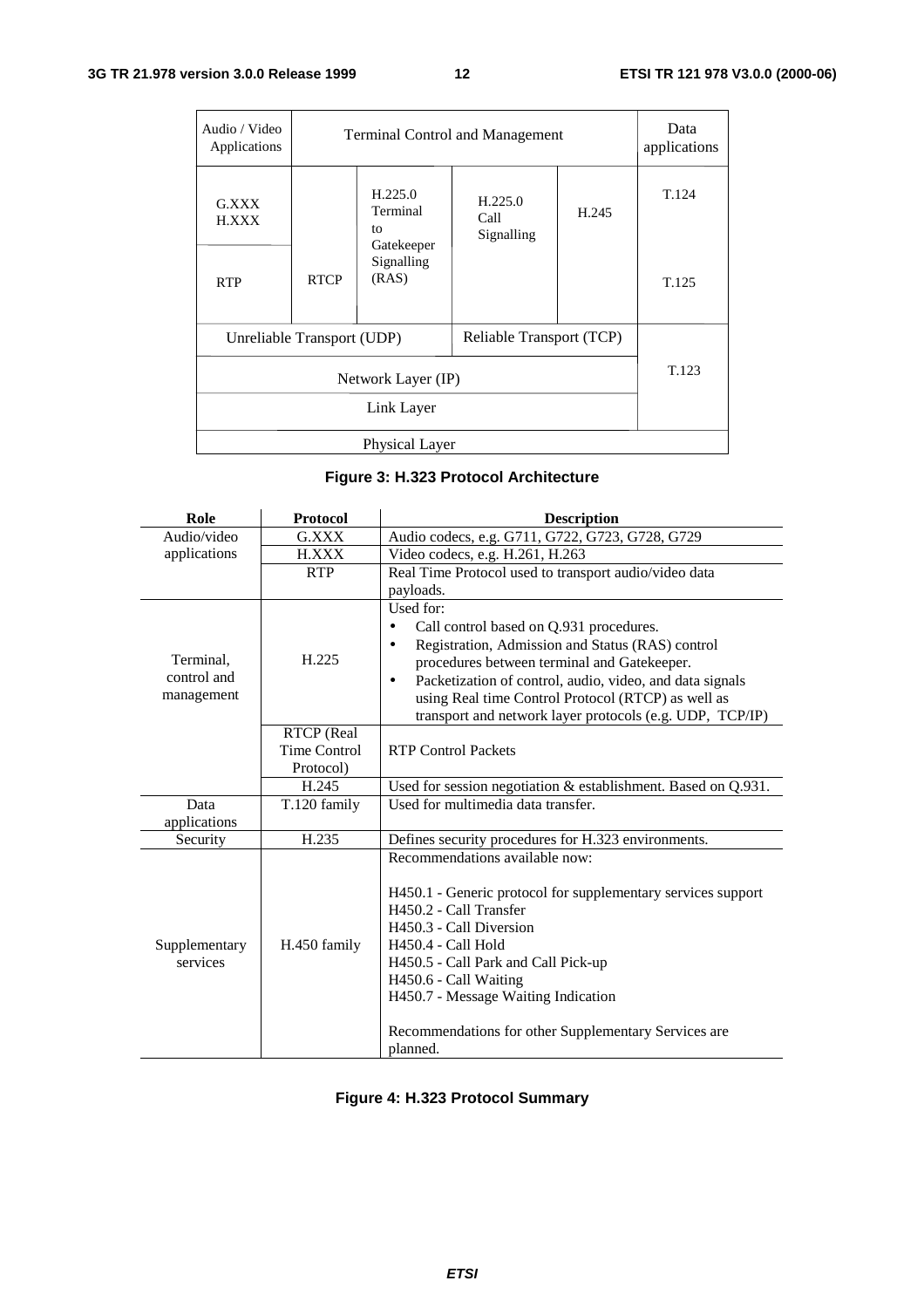

**Figure 5: Simple Example H.225 Gatekeeper Routed Call Setup**

**Addressing:** It is common for Internet addresses to be assigned dynamically which means that an IP addresses cannot be used to identify a user. One way of overcoming this problem is for users to register with a Gatekeeper . Once registered, other users can reach them by sending a location request message to the Gatekeeper. To accomplish roaming and IN service convergence a temporary ETSI TIPHON document reference[12] identifies a special type of Gatekeeper called a 'Mediation Gatekeeper' or 'MGK'. The user is assigned a unique ID (or 'alias') in the MGK, such as an MSISDN or an IP address. However, there are other methods that can be used. In this TR, H.323 roaming users are assumed to register with a Gatekeeper in a visited network and the alias is registered in the HLR.

**H.225, GSM and IN Integration:** H.225 messages are based on Q.931. GSM (04.08) call control processes are similar to Q.931. ITU-T IN Capability Sets (e.g. IN CS-1) are based around ISDN call control. Q.931 is the ISDN user-network interface layer 3 specification for basic call control. This common ancestry in ISDN and Q.931 especially, leads to a view that integration based on a common call control model may be feasible. H.323 supports an architecture where all call control signalling messages between terminals are routed via a Gatekeeper. A Gatekeeper seems to be an obvious choice when attempting to integrate H.225, GSM and IN (i.e. CAMEL).

# 7.2 Architecture

### 7.2.1 Introduction

This section of the report provides information flows that illustrate simple MO and MT calls with CAMEL interactions. It is based upon an architecture that proposed in references [6] and [7]. The objective is to provide further understanding of the proposed architecture and to further progress the work in the feasibility study.

### 7.2.2 Assumptions

- a. The call flows presented are based on using the ITU-T H.323 protocol between the Mobile Station (MS) and the Gatekeeper.
- b. The gatekeeper and the IPSSF have been co-located in order to avoid any showing information flows between the two entities. Standardisation of the information flows between these entities is for further study.
- c. The attach/detach and establishment of (MS initiated or network initiated) PDP context is based on existing GPRS procedures as defined in UMTS 24.008 and UMTS 29.060. No changes are assumed.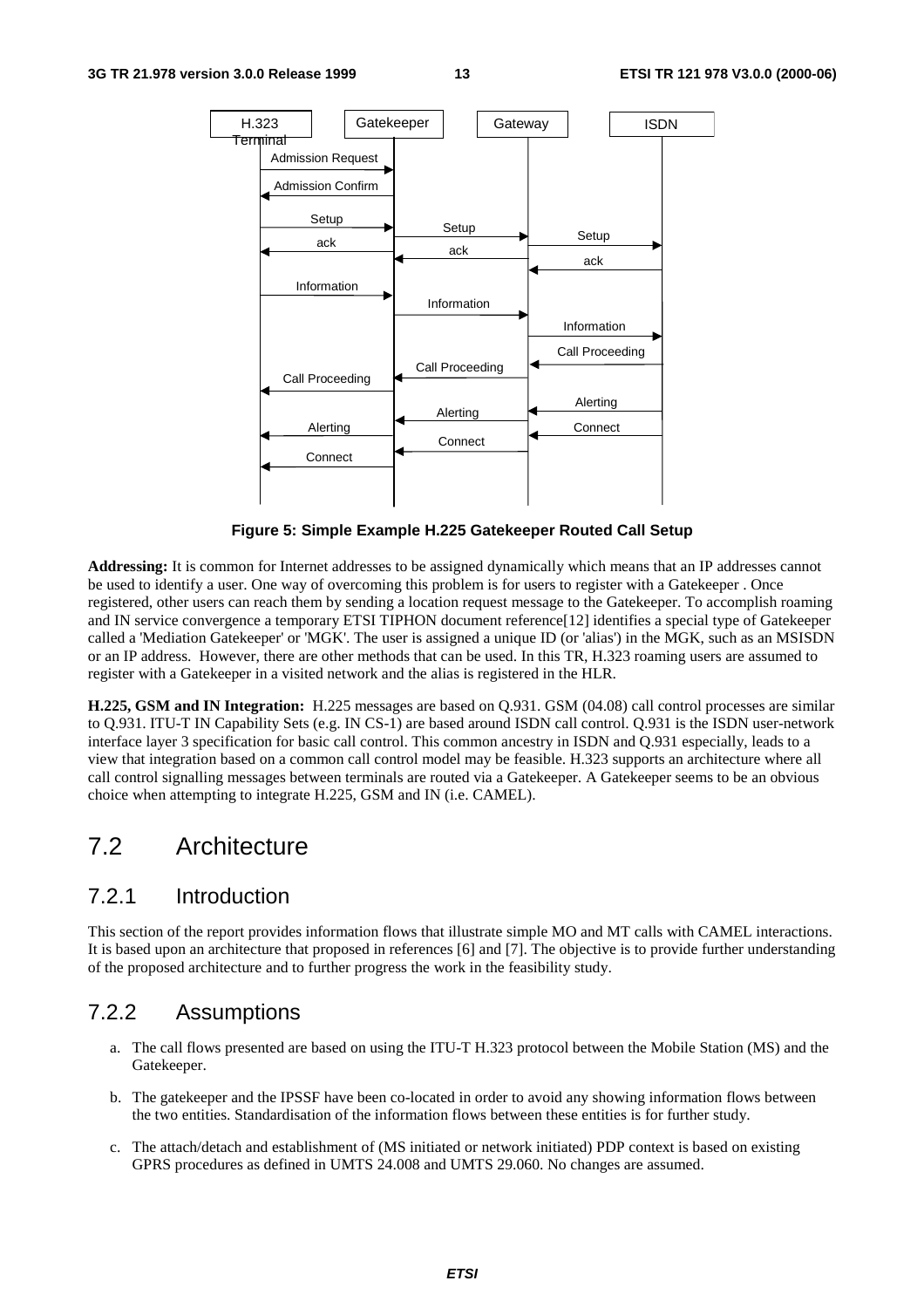- d. The information flows make no consideration for interworking with other networks such as the PSTN/ISDN and no media gateways or signalling gateways are shown. This is considered to be outside the scope of the feasibility study.
- e. For this work, it is assumed that roaming users register with a gatekeeper in the visited network. It is acknowledged that there are several proposals in other standard bodies investigating other alternatives involving for example registration with home gatekeeper whilst roaming.
- f. The addressing mechanism used to identify called parties provides a means to identify the home GPRS network. An incoming call request can be forwarded to the mediation gatekeeper in the home network of the called user. The mediation gatekeeper can query the HLR to identify the gatekeeper that the called used is registered with. It is acknowledged that there are other alternatives being investigated by the various standards groups.

# 7.2.3 Functional Architecture

The proposed functional architecture is discussed in [6] and is shown in Figure 6. The main idea behind this functional architecture is to be able to reuse existing (circuit switched) CAMEL services for VoIP.



**Figure 6: Proposed functional architecture**

# 7.3 Message Flows

# 7.3.1 Registration

It is not within the scope of this feasibility study to investigate or select the registration and location update process that must exist within a multimedia service network. However this section outlines a possible registration process that allows CAMEL Subscriber Information (CSI) to be stored in the Gatekeeper/IPSSF. Two distinct levels of registration exist; one at the PDP transport capability (Attach/Detach and PDP context establishment) and another level at the VoIP/multimedia level. Within H.323, this latter registration takes places with a Gatekeeper and roaming users register with a gatekeeper in the visited network. Gatekeeper discovery can be achieved via H.323 gatekeeper discovery procedure or via the resolution of ras://gk via DNS.

Figure 7 outlines a proposed registration process. MS is a mobile station in a visited network.

- {1} The MS attaches to the network via existing GPRS procedures. This involves an attach request to the SGSN and a location update sequence from the SGSN to the HLR.
- {2} The MS activates a PDP context to establish an IP session with the gatekeeper.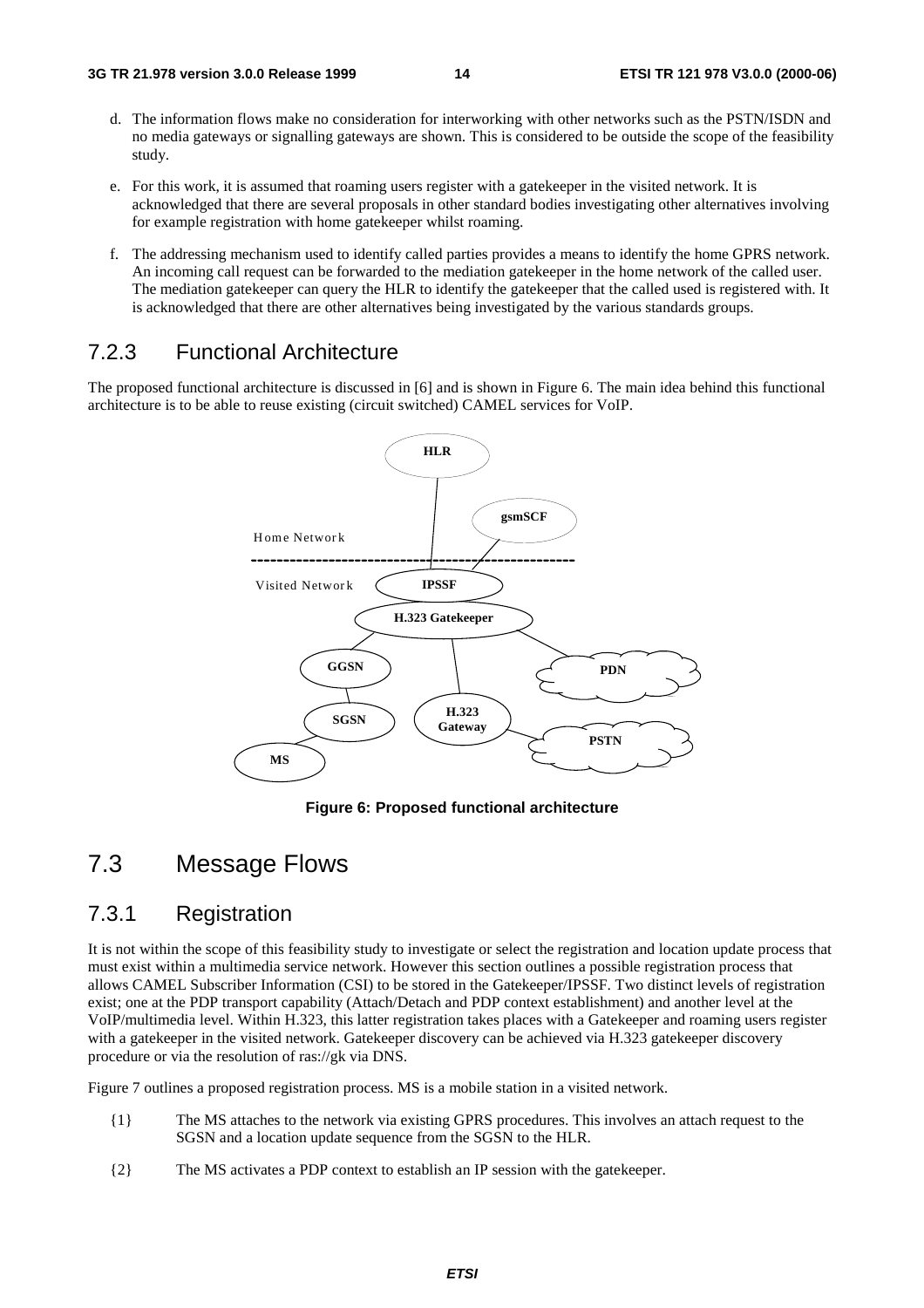- {3} The MS checks that it can register with that particular gatekeeper using a RAS *GatekeeperRQ* message. Assuming that the request is accepted, the gatekeeper confirms that registration can take place.
- {4} Upon confirmation that the MS is allowed to register with the gatekeeper, a RAS *Registration Request* is sent.
- {5} At this point, the gatekeeper sends a location update to the HLR in the user's home network to register the alias address. The HLR responds with an *InsertSubscriberData* message that contains the CAMEL subscription Information (CSI). At this stage it is assumed that the Originating CSI (O-CSI) and the Terminating CSI (T-CSI) is sent to the gatekeeper. Supplementary Service CSI (SS-CSI) applicability is for further study. The HLR keeps a record of the address of the gatekeeper that the MS is registered with.
- {6} Once the registration process is complete, the PDP session with the gatekeeper may be terminated.



**Figure 7: MS registration with gatekeeper**

#### 7.3.2 MO call requiring CAMEL interaction

The call flows for a mobile originated (MO) calls are shown in Figure 8 and are further explained below:

- {1} The MS wishes to place a VoIP call. A PDP context must be established to allow an IP session to be set up.
- {2} The MS checks that it is allowed to place a call via RAS *Admission Request* message.
- {3} If the MS is allowed to place the call (gatekeeper routed) an H.225 *Setup* message is sent to the gatekeeper.
- {4} When the *Setup* message is received at the gatekeeper, if the O-CSI for the calling user is present, it would be possible to analyse its contents and if necessary invoke the IPSSF. The IPSSF is now assumed capable of implementing the CAMEL O-BCSM. Later sections in this report cover the mapping of the O-BCSM points in call and H.323 call state model. The IPSSF starts a dialogue with the gsmSCF. The gsmSCF address and service key to invoke are obtained from the triggering criteria in the O-CSI.
- {5} The gsmSCF sends the instructions to the IPSSF according to the service logic invoked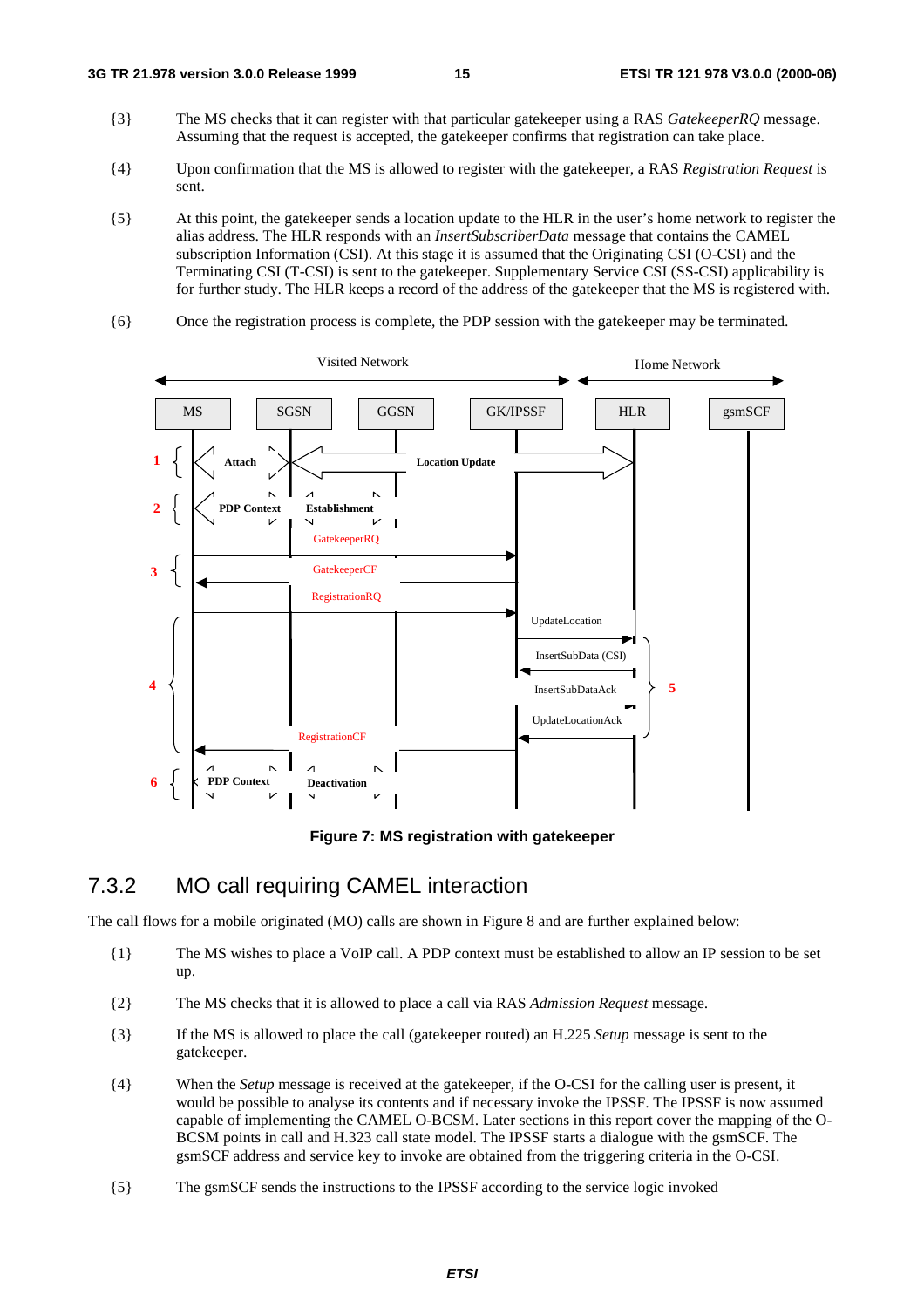- {6} The gatekeeper forwards the call according to the instructions received from the gsmSCF. H.225 *Setup* message is sent to the destination address.
- {7} Dialogue between the gsmSCF and the IPSSF may continue according to the service logic. The remainder of the information flows will vary according to the service logic and are not shown.



**Figure 8: MO call with CAMEL interaction**

#### 7.3.3 MT call requiring CAMEL interaction

The call flows for mobile terminated (MT) calls are shown in Figure 9 and are further explained below:

- {1} An incoming H225 *Setup* message is received by the mediation gatekeeper in the home network of the called subscriber. (The incoming call could be from an other H.323 gatekeeper or H.323 signalling gateway representing a call originating from external networks such as the PSTN).
- {2} The mediation gatekeeper queries the HLR to discover the IP address of the gatekeeper that the called user is registered with. *SendRoutingInformation*/*Ack* messages can be used for this purpose.
- {3} The mediation gatekeeper forwards the call to the required gatekeeper by sending a *Setup* message.
- {4} The gatekeeper receives the H225 *Setup* message and checks the T-CSI of the called user to determine whether any CAMEL services should be invoked.
- {5} If analysis of the T-CSI shows that the triggering criteria are met, the IPSSF is invoked to create a T-BCSM and the IPSSF initiates a dialogue with the gsmSCF in the home network of the called user. Instructions are received from the gsmSCF on how the call is to proceed.
- {6} The gatekeeper will route the call according to the instructions received from the gsmSCF and will send an H225 *Setup* message to the destination party
- {7} Dialogue between the gsmSCF and the IPSSF may continue according to the service logic. The remainder of the information flows will vary according tot he service logic and are not shown.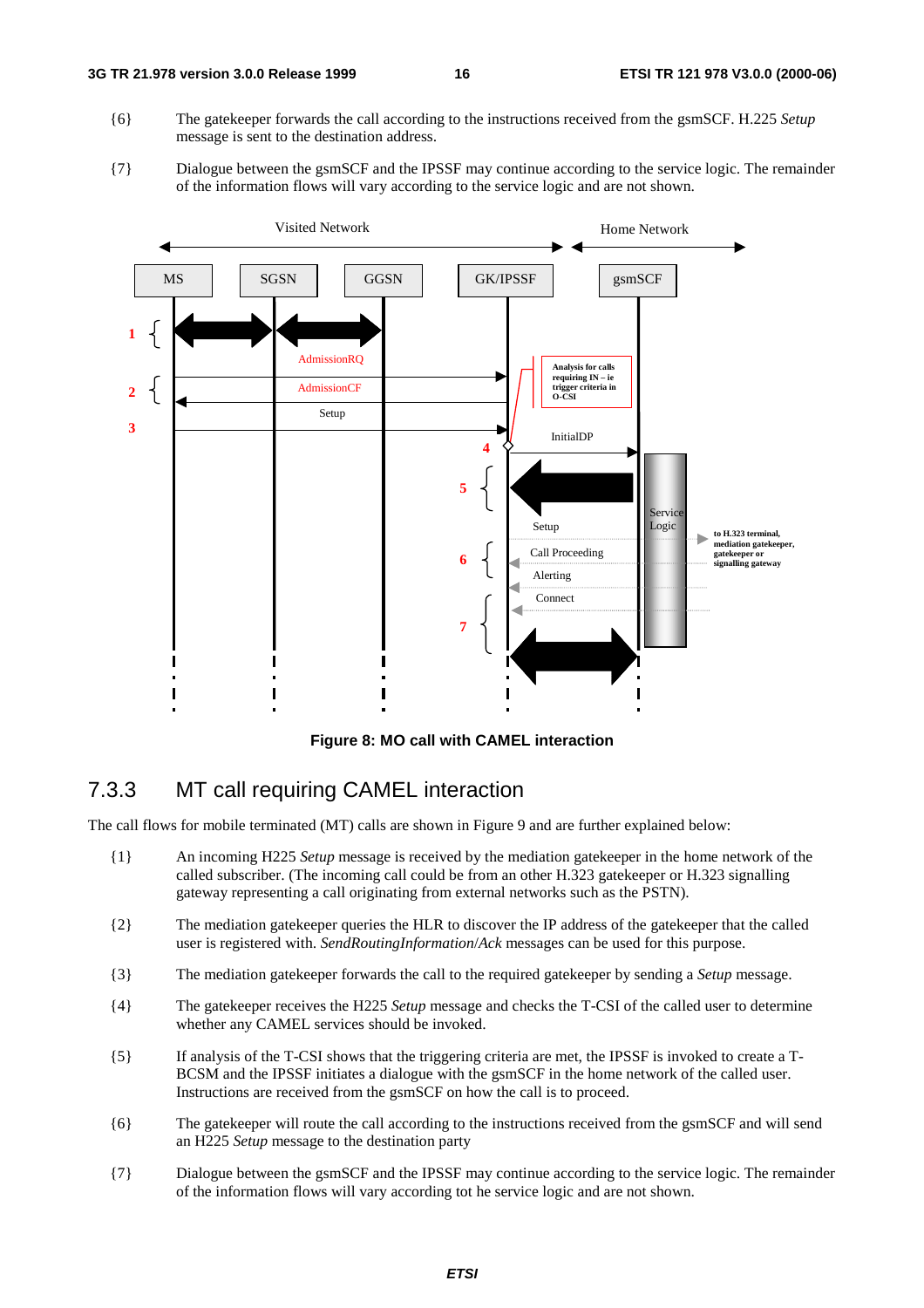

**Figure 9: MT Call with CAMEL interaction**

# 7.4 State Models

# 7.4.1 H.323 and CAMEL O-BCSM

Figures 10, 11 and 12 show the relationship between the H.323 protocol state model and the points in call (PICs) defined in the CAMEL phase 3 Originating Basic Call State Model (O-BCSM) for successful and unsuccessful call attempts. The O-BCSM represented is based on CAMEL phase 3 state models as described in reference [9]. For the sake of simplicity, the information flows between the GPRS network nodes (GGSN and SGSN), the gsmSCF and Gatekeeper/SSF are not shown in any of the Figures. The sequence of messages flows relating to the SGSN, GGSN and the gsmSCF are as covered in section 7.3.2 and Figure 8. An O-BCSM object can be created upon receipt of an H.225 Setup message and the analysis of the O-CSI.

The figures assume that the MS has previously registered with a gatekeeper in the network. The destination entity shown can be an other MS, gatekeeper, mediation gatekeeper or H.323 signalling gateway. As the call control protocol, H225 used in an H.323 environment is based on Q931, the mapping between the messages and the PICs are similar to existing GSM mechanisms.

### 7.4.2 Successful call establishment

Figure 10 shows the PICs and relationship to H.323 messages for a successful call establishment of MO call with CAMEL interaction.

- {1} The H.225 *Setup* message indicates that a dialled number is received from the MS and detects that an O-CSI exists for this subscriber.
- {2} Analysis of the O-CSI takes place and gsmSCF is invoked.
- {3} Instructions are received from the gsmSCF to route the call to the destination address.
- {4} Upon receipt of the *Connect* message from the called party, a transition to the PIC O\_Active takes place. O\_Answer DP can be reported.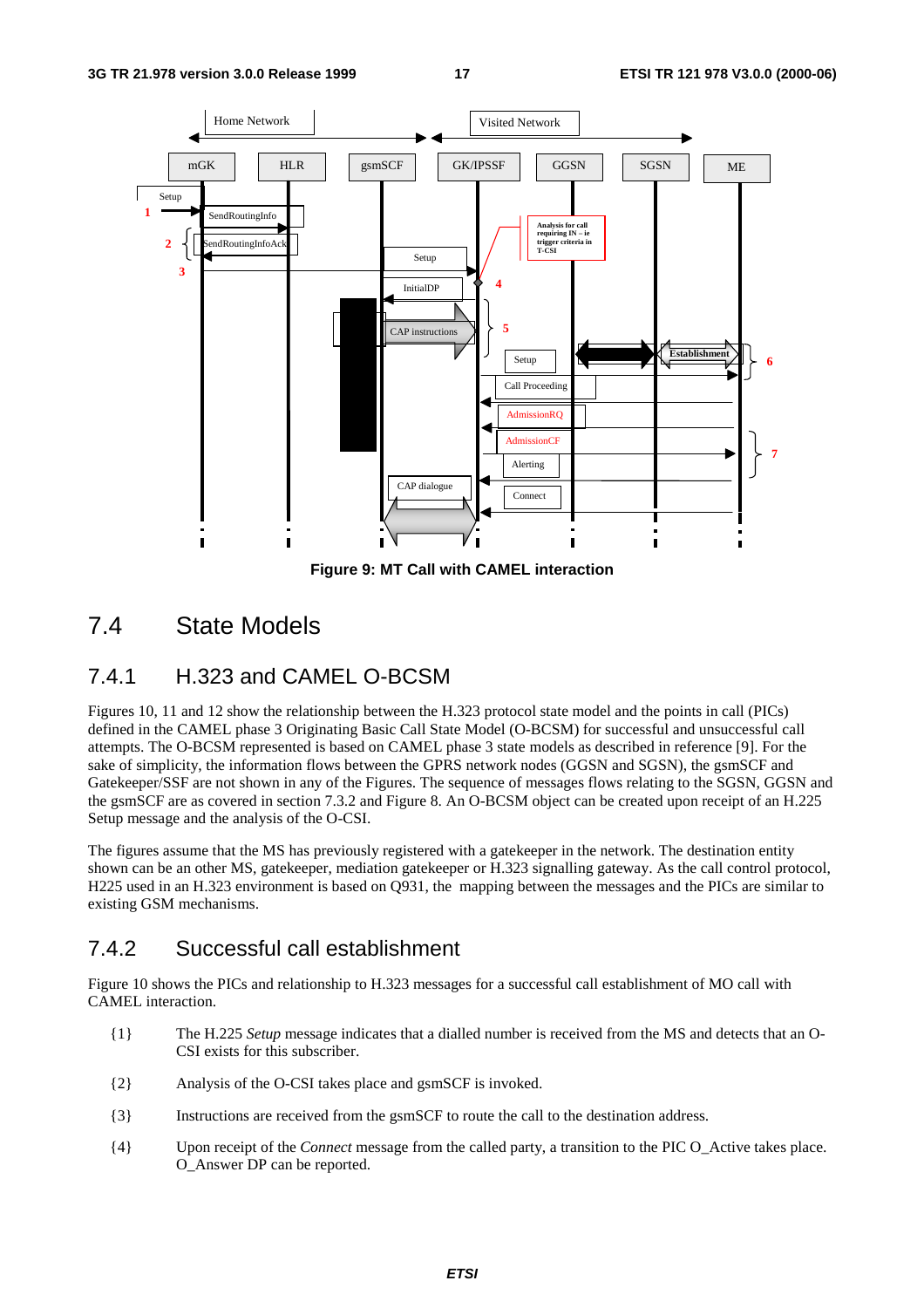{5} Either called or calling party can release the call with a *ReleaseComplete* message, upon which a transition to the PIC O\_Null&Authorise\_Origination\_Attempt\_Collect\_Info takes place and the DP O\_Disconnect may be reported.



**Figure 10: H.323 message flows and corresponding CAMEL O-BCSM for successful call establishment**

#### 7.4.3 Unsuccessful call establishment due to gatekeeper admission reject

Figure 11 shows the PICs and relationship to H.323 messages for the situation where the destination is refused permission to accept the incoming call by the gatekeeper. An *AdmissionReject* message may be sent by the gatekeeper to the destination is registered with for reasons specified in RAS procedures. In order to keep the Figures relatively simple, the PICs O\_Null&Authorise.. and Analyse Info and corresponding message flows are not shown.

- {1} Instructions received from the gsmSCF on routing of the call and an H.225 *Setup* message is sent to the destination.
- {2} The destination is not given permission by the gatekeeper to accept the incoming call. A number of reasons could exist, such as insufficient bandwidth, permission expired etc. This information is carried in the rejection reason of the *AdmissionReject* and transported into the *ReleaseComplete* message back to the gatekeeper.
- {3} *ReleaseComplete* message arrives at gatekeeper indicating that the call could not be completed. DPs Route Select Failure or O\_Routing\_and\_Alerting\_Failure may be reported according to the rejection reason provided in the *RelaseComplete* message.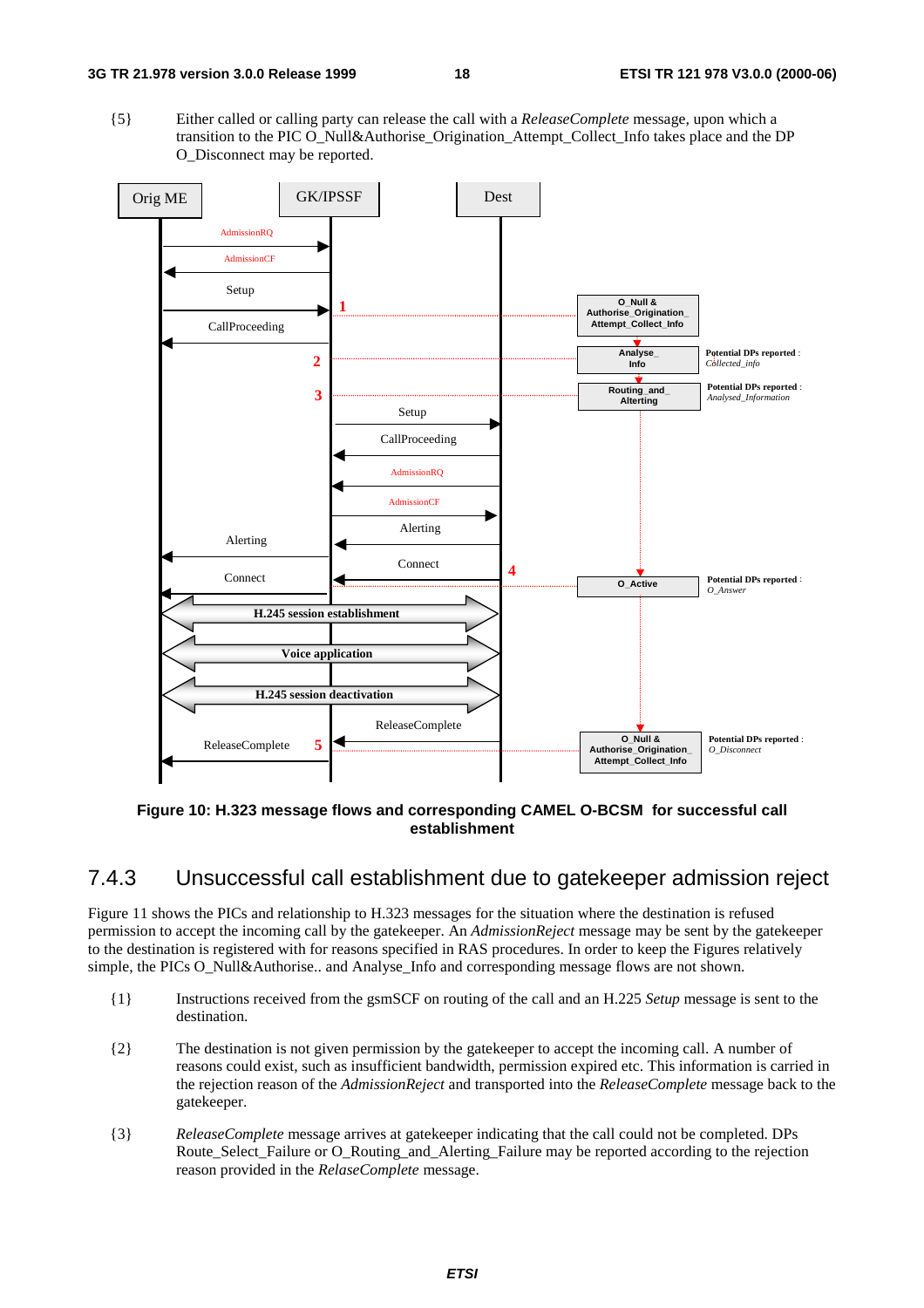

#### **Figure 11: H.323 messages flows and corresponding CAMEL O-BCSM for the case where the destination is refused permission to accept the call by the gatekeeper**

#### 7.4.4 Unsuccessful call establishment due to refusal by destination party

Figure 12 shows the PICs and relationship to H.323 messages for the situation where the destination does not accept the incoming call request. Once again, in order to keep the Figures relatively simple, the PICs O\_Null&Authorise.. and Analyse\_Info and corresponding message flows are not shown.

- {1} Instructions received from the gsmSCF on routing of call and an H225 *Setup* message is sent to the destination.
- {2} The gatekeeper receives a *ReleaseComplete* message with a release reason. Potentially, depending on the release reason, the DPs O\_No\_Answer, O\_Busy, O\_Abandon, O\_Routing\_and\_Alerting\_Failure or Route\_Select\_Failure may be reported.





# 7.4.5 H.323 and CAMEL T-BCSM

Figures 13 and 14 show the relationship between the H.323 protocol state model and the points in call (PICs) defined in the CAMEL phase 3 Terminating Basic Call State Model (T-BCSM) for successful and unsuccessful MT call attempts. The T-BCSM represented is based on CAMEL phase 3 state models as described in reference [9]. Once again, for the sake of simplicity, the information flows between the GPRS network nodes (GGSN and SGSN), the gsmSCF and Gatekeeper/SSF are not shown in any of the Figures. The sequence of messages flows relating to the SGSN, GGSN and the gsmSCF are as covered in section 7.3.3 and Figure 9. A T-BCSM object can be created upon receipt of an H.225 Setup message and the analysis of the T-CSI.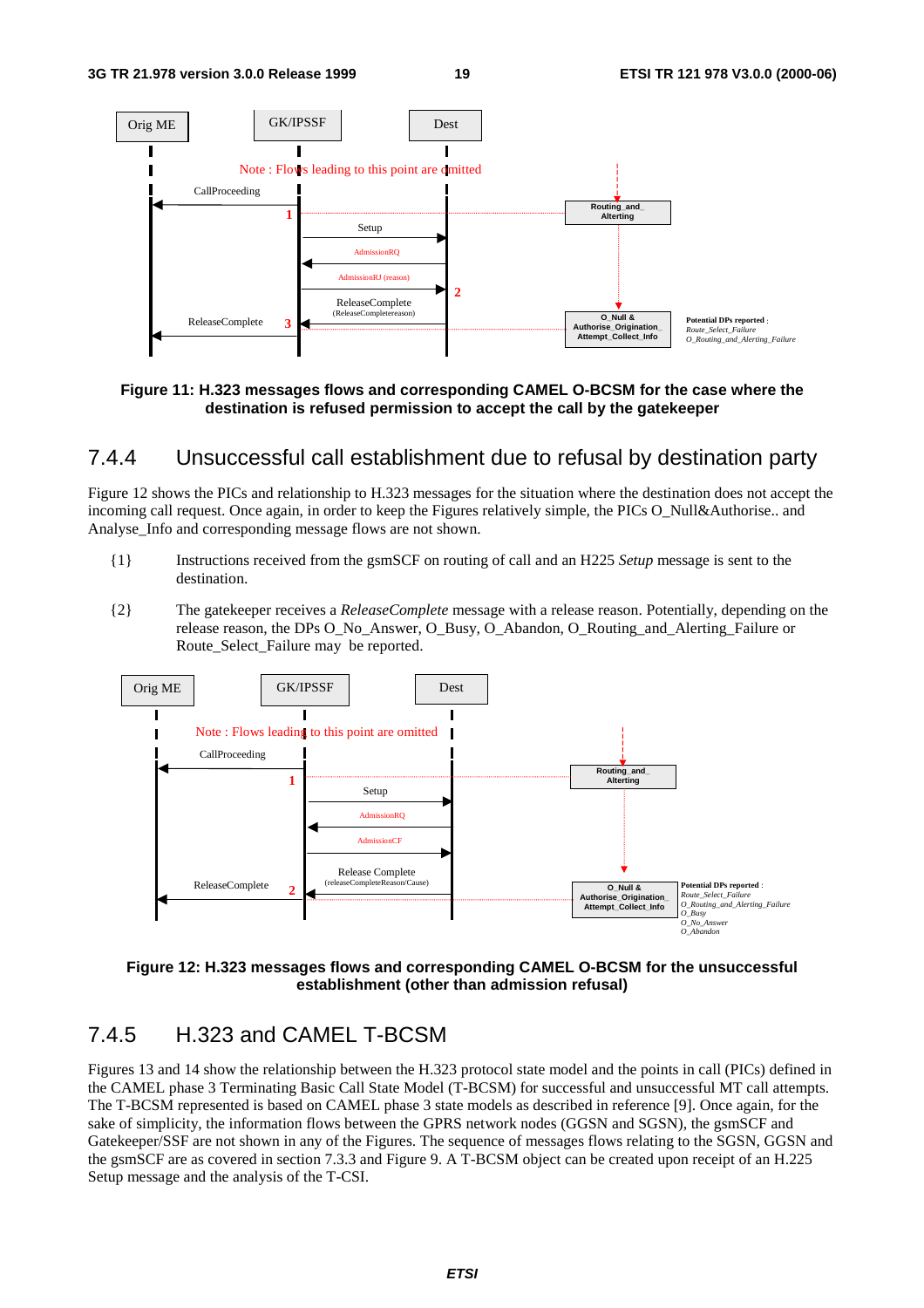### 7.4.6 Successful MT call delivery

Figure 13 shows the PICS and relationship to the H.323 protocol state model for a successfully established MT call requiring CAMEL interaction.

- {1} The H.225 *Setup* message arrives at the gatekeeper the destination MS is register with. If a T-CSI exists for the subscriber, a T-BCSM instance is created.
- {2} Analysis of the T-CSI takes place and gsmSCF is invoked
- {3} Instructions from the gsmSCF are received and upon receipt of the *Connect* message from the called MS a transition to T\_Answer takes place. The DP T\_Answer may be reported.
- {4} Either calling or called party can release the call with a *ReleaseComplete* message, upon which a transition to PIC T\_Null takes place with potentially the DP T\_Disconnect being reported.



**Figure 13: H.323 message flows and corresponding CAMEL T-BCSM for successful call establishment**

### 7.4.7 Unsuccessful MT call delivery

Figure 14 shows the PICs and relationship to H.323 message for the situation where the terminating MS does not accept the incoming call.

- {1} The H.225 Setup message arrives at the gatekeeper the destination MS is register with. If a T-CSI exists for the subscriber, a T-BCSM instance is created.
- {2} Analysis of the T-CSI takes place and gsmSCF is invoked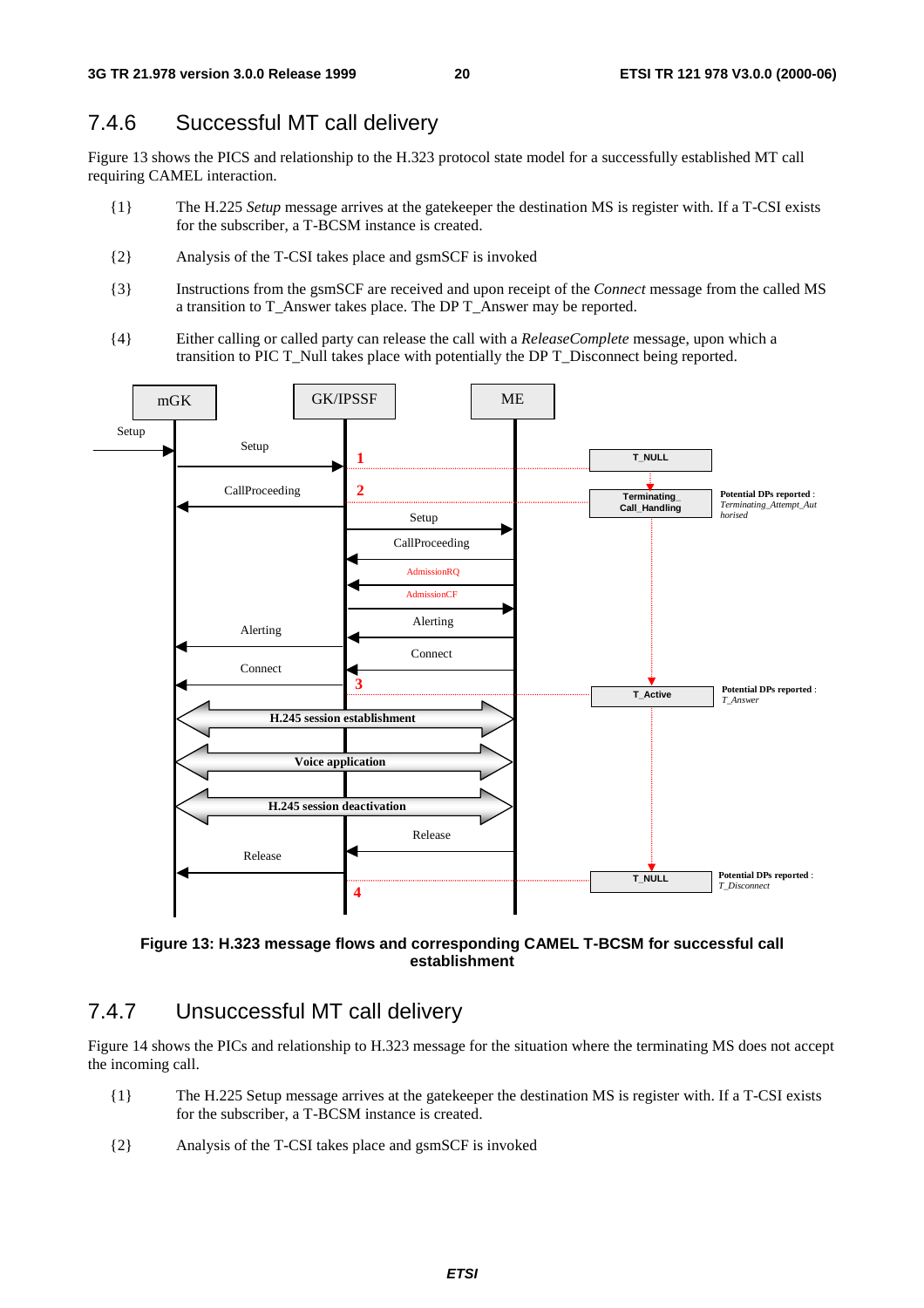{3} The called party refuses to accept the call and sends a *ReleaseComplete* message to the gatekeeper. The *ReleaseComplete* message may contain release reason. Potentially, depending on the release reason, the DPs T\_No\_Answer, T\_Busy, T\_Abandon or T\_call\_handling\_Failure may be reported.



#### **Figure 14: H.323 message flows and corresponding CAMEL T-BCSM for unsuccessful call establishment**

# 7.5 CAMEL Integration

Integration of CAMEL functions with H.323 Gatekeeper functions may require enhancements to H.323 standards or CAMEL standards. Some initial work has been done to identify the standards that may need to be enhanced and to assess the extent of the changes required.

### 7.5.1 Impact on H.323 Standards

Section 7.4 describes and illustrates how H.225 messages may be mapped to O\_BCSM and T\_BCSM Detection Points (DPs) at the Gatekeeper/SSF. When studying the Figures it can be seen that some CAMEL Phase 3 DPs (such as O\_Active) have good correspondence with H.225 messages at the Gatekeeper, while other DPs require more detailed analysis. At this level of analysis it seems likely that changes to H.323 may not be needed.

As the H.323 standards are already well established it seems likely that changes would be unwelcome in and it seems more likely that, if necessary, some reduction in CAMEL functionality may be a more acceptable compromise.

# 7.5.2 Impact on CAMEL and other UMTS Standards

It is likely the some functional modelling additions and some CAP message information element additions will be needed. It is also likely that some HLR/VLR data and MAP protocol additions may be needed. It is of course very difficult to assess and describe exactly how much effort and meeting time is required to effect these changes. In comparison to previous CAMEL work on Phase 1, Phase 2 and Phase 3, in the author's opinion the effort required is probably more than was necessary to complete GPRS inter-working in CAMEL Phase 3, but probably less than the work necessary to complete CAMEL Phase 1.

The major impact of these changes concerns documents 22.078, 23.018, 23.078, 29.078 and 29.002.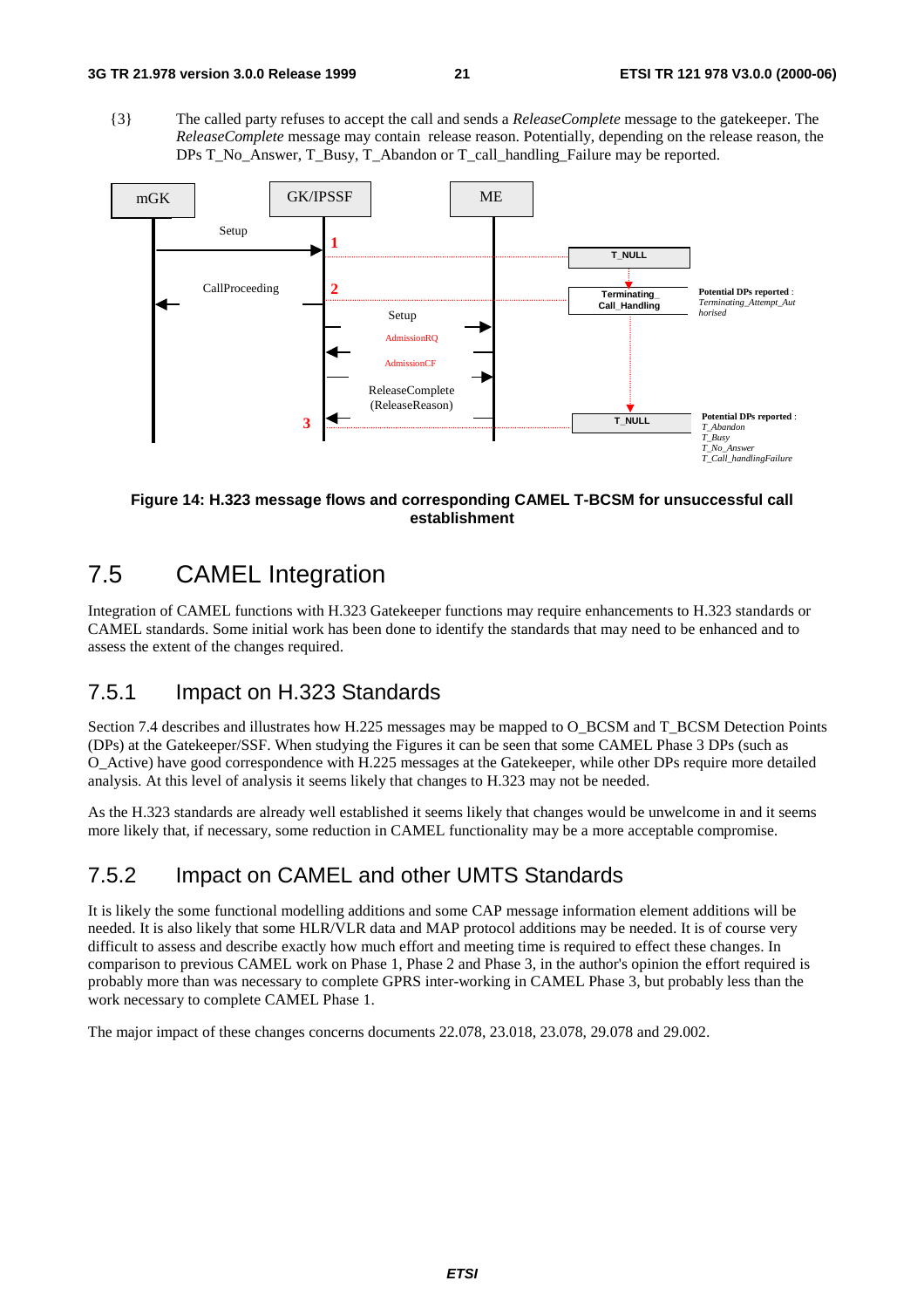# 7.6 Service Impacts

The combination of CAMEL and H.323 (as described in this report) may support some GSM supplementary services, such as unconditional call forwarding (subject to some re-engineering) and perhaps most operator specific services (depends on the extent of any reduced functionality necessary for integration). Every service needs to be studied in detail to determine exactly what can be supported. Interworking with H.323 based supplementary services is another aspect. Again every service needs to be studied in detail, however, it seems likely that a comparable level of interworking may be possible to that achieved with a combination of an MSC and ISDN, i.e. low-level services like CLI probably are feasible but more complex services may not be feasible.

# 7.7 Multimedia Evolution

The proposal in this report is focused on voice not multimedia. Control of multimedia services requires further study. However, the proposal does not in any way preclude CAMEL evolution to control multimedia services supported by the H.323 family of recommendations. It is likely that further enhancements to the protocols and functions listed in section 7.5.2 (e.g.. MAP, CAP, HLR, VLR, CSE) may be necessary, depending on the nature of the multimedia service control required.

# 7.8 Advantages

The following advantages have been identified:

- Maximises the re-use of existing functional entities, protocols and services. Such reuse decreases the development and ownership costs allowing existing familiar 2G services to be provided to 3G subscribers at an early stage.
- Minimum changes to the CSE for the support of legacy services. There are several IN/CAMEL services already deployed such as PrePaid, VPN, Mobile Number Portability etc., which may be required in a voice over IP network.
- This approach is in line with the work currently underway in ETSI SPAN 3 (Services and Protocols), in particular a work item addressing IN support for voice over IP in the H.323 architecture and associated protocols in association with the TIPHON project. The study will investigate how an H.323 gatekeeper can act as a virtual Service Switching Point (SSP). It is worth noting that ETSI plan to harmonise the fixed line IN protocol (ETSI Core INAP CS3.1) and mobile equivalent (CAP Phase 3) into a common protocol targeted for ETSI Core INAP CS<sub>4</sub>.

# 7.9 Disadvantages

The following disadvantages have been identified:

Introduces new functional entity 'IPSSF', which provides the necessary mapping between the Gatekeeper and the CSE. However, this functional entity is based on the functions already provided by a VMSC/GMSC, where already standardised process such as the gsmSSF can be reused.

The interface between the SCS/CSCF and the IPSSF requires further study.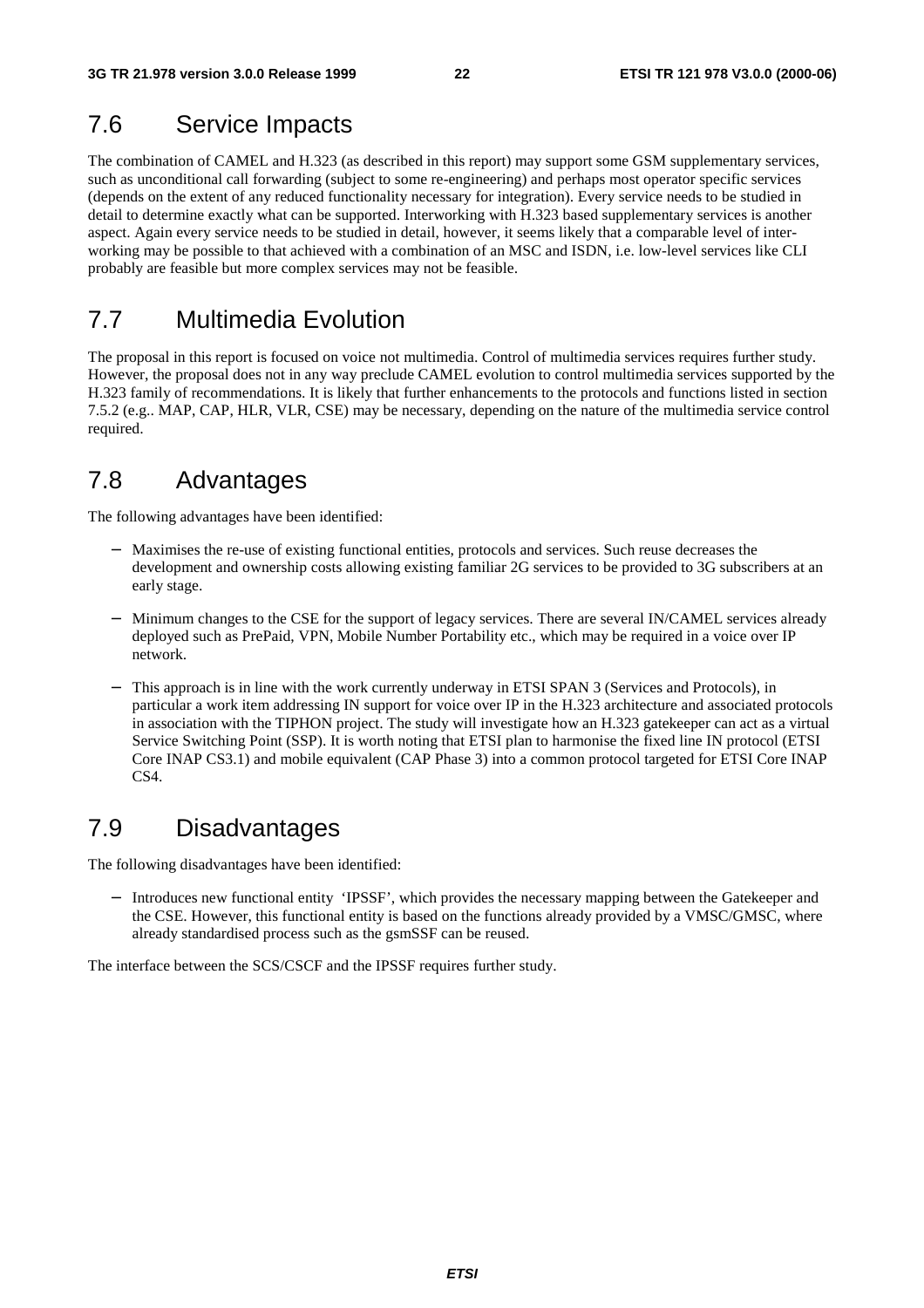# 8 SIP Solution

# 8.1 Description

The IETF Multiparty Multimedia Session Control (MMUSIC) working group specifies an IP telephony architecture (Figure 15). The architecture is seen as an alternative to ITU-T H.323 family of recommendations that is simpler to implement. It allows for the possibility of interworking with H.323 terminals. However, H.323 currently has the greatest industry backing.

The Session Description Protocol (SDP) can be likened to H.245 (channel open/close and terminal capability handling). Session descriptions have a list format containing information about the session (see RFC 2327). The Session Initiation Protocol (SIP), reference [4], can be likened to H.225 (Registration, Admission, Status (RAS), and Q.931 messages). Message headers are in plain text and look similar to Email headers.

SIP uses a client server model similar to the Hypertext Transfer Protocol (HTTP) and many others (Figure 16 (a)). It is used in conjunction with other protocols such as SDP, RTP and RSVP. SIP can establish connections via TCP or UDP (Figure 16 (b)).



**Figure 15: IETF IP Telephony Architecture**



**Figure 16: (a) Client/Server Model using TCP, (b) Protocol Stack using UDP/TCP**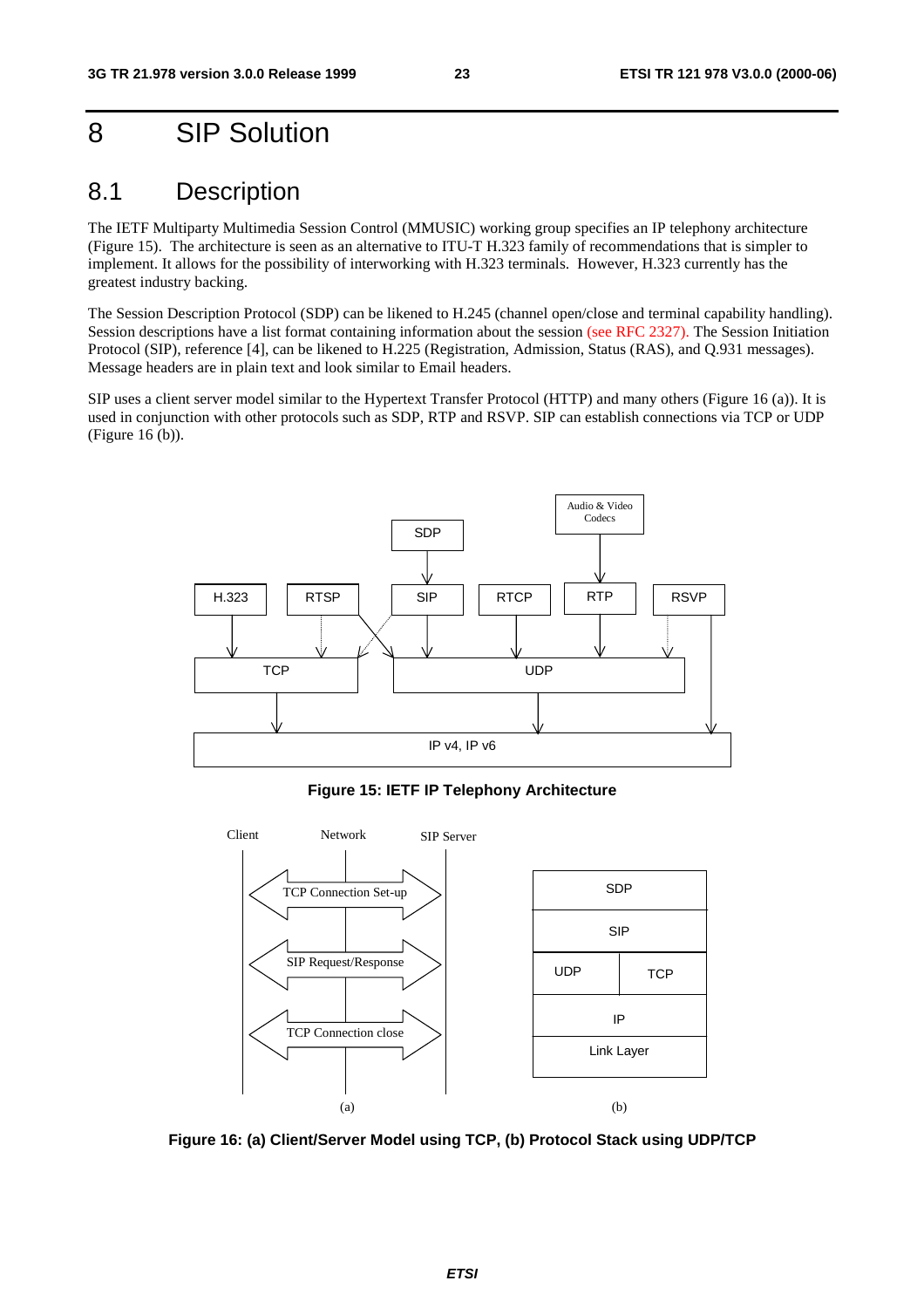**SIP Messages:** To initiate a session a client sends an INVITE message to a server. An INVITE message typically contains a session description in SDP sufficient to establish communication. SIP Request and Response messages are listed below.

| <b>SIP Request Messages</b> | <b>SIP Response Messages</b> |
|-----------------------------|------------------------------|
| <b>INVITE</b>               | 1xx Informational            |
| ACK                         | 2xx Success                  |
| <b>BYE</b>                  | 3xx Redirection              |
| <b>CANCEL</b>               | 4xx Client Error             |
| <b>OPTIONS</b>              | <b>5xx Server Error</b>      |
| <b>REGISTER</b>             | 6xx Global Failure           |
|                             |                              |

| <b>INVITE</b> | - Invites client or server to establish a session.                                      |
|---------------|-----------------------------------------------------------------------------------------|
| ACK.          | - Confirmation reception of a final response to an INVITE message.                      |
| <b>BYE</b>    | - The sender wishes to close the session.                                               |
| CANCEL        | - Cancels pending requests.                                                             |
|               | <b>OPTIONS</b> - Asks for information about capabilities before establishing a session. |
|               | REGISTER - Informs a Location Server of the client's IP address.                        |

SIP response messages use a 3 digit number, e.g. 1xx. The first digit defines the category. The next two digits allow up to 100 variations, e.g. 200 OK (successful invitation).

**Session Establishment:** Sessions may be established using direct point-to-point communication or by using a SIP Server for personal mobility. A SIP server may be a Redirection Server or a Proxy Server. To establish a session using a SIP server the originator sends an INVITE message to the server. The server communicates with a Location Server to retrieve the IP address of the terminating party. When a Redirection Server is employed (Figure 17) the IP address is passed to the originator. The originator sends a new INVITE message and a session is established with the terminating party. When a Proxy Server is employed (Figure 18) the address of the terminating party is not passed to the originator. A Session is established between the originator and terminating party via the Proxy Server. One or more intermediate Proxy Servers may take part in the session. It is envisaged that a Proxy Server may be a network entity where CAMEL service control could be applied. This possibility is investigated further in this report.



c Terminating Party IP address: dsmith@anynet.com

d Terminating Party IP address: dsmith

- e Terminating Party IP address: dsmith@temp.com
- f Terminating Party IP address: contact dsmith@temp.com

g Terminating Party IP address: dsmith@temp.com

**Figure 17: Session Establishment Using a Redirection Server**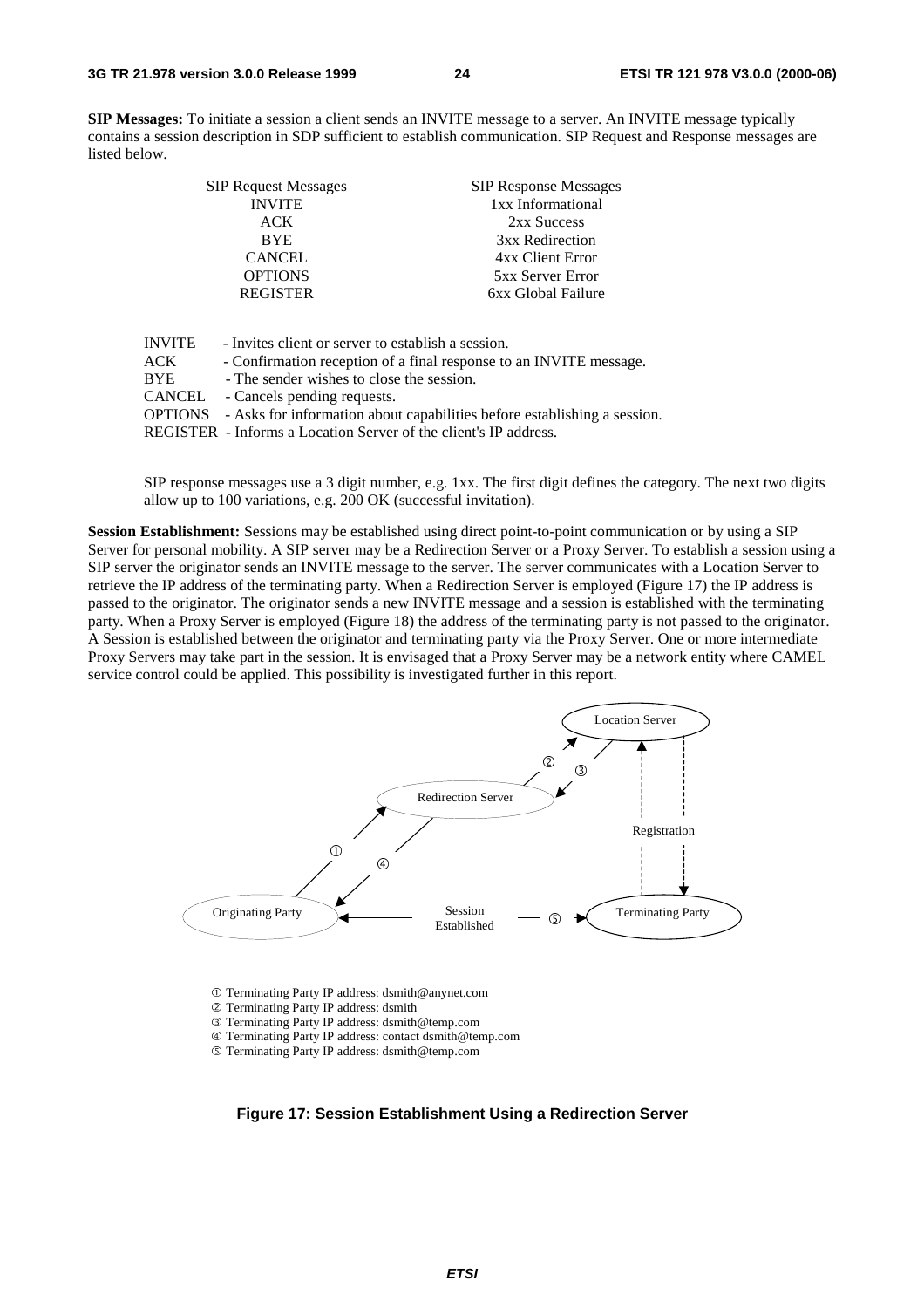

#### **Figure 18: Session Establishment Using a Proxy Server**

**Interworking with H.323:** RFC 2543 states (reference [4]) that SIP could be used to determine that a party can be reached via H.323, obtain the H.245 gateway and user address and then use H.225.0 to establish the call.

# 8.2 Architecture

#### 8.2.1 Introduction

This section of the report provides information flows that illustrate the possible interaction of CAMEL and SIP. In particular it provides a proposal for the triggering of CAMEL services as well as a mapping between the CAMEL call states and the call states of the Session Initiation Protocol (SIP).

An overall objective for the feasibility study is to demonstrate that CAMEL control of VoIP services in 3G networks can be readily specified and implemented by adapting standards and software used in 2G networks. This approach leads to services that function the same when a user roams between 2G and 3G networks, simplifies service evolution from 2G to 3G, and leads to more rapid implementation. This section of the report investigates the possibility of CAMEL service control based on the SIP proxy Server approach, as described in companion contributions (or sections that will form part of the technical report). This means that a locally configured proxy server is required for outgoing calls that require legacy service support based on existing CAMEL services.

The section of the report is organised as follows: Section 8.2.2 outlines the proposed functional architecture for the support of CAMEL/SIP interaction. Section 8.2.3 briefly describes the concepts for IN service triggering based on CAMEL Subscription Information. Section 8.3.1 describes a registration process, section 8.3.2 deals with the detail of triggering services for Mobile Originated Calls, section 8.3.3 deals with the details for triggering Mobile Terminated calls. Section 8.4 describes the mapping of the SIP protocol state to the CAMEL basic call state model for the Originating and the Terminating sides.

### 8.2.2 Functional Architecture

The proposed functional architecture is derived from various companion contributions relating to the technical report. It is provided here for completeness. The concept of the 'IPSSF' is introduced which acts as an overlay between the IP telephony call control and the Intelligent Network layer provided by the CAMEL Service Environment (CSE) or the GSM Service Control Function (gsmSCF). This 'IPSSF' provides the necessary mapping between the SIP protocol state machine and the CAMEL Basic Call State Model (BCSM). Figure 19 outlines the proposed functional architecture at the network level.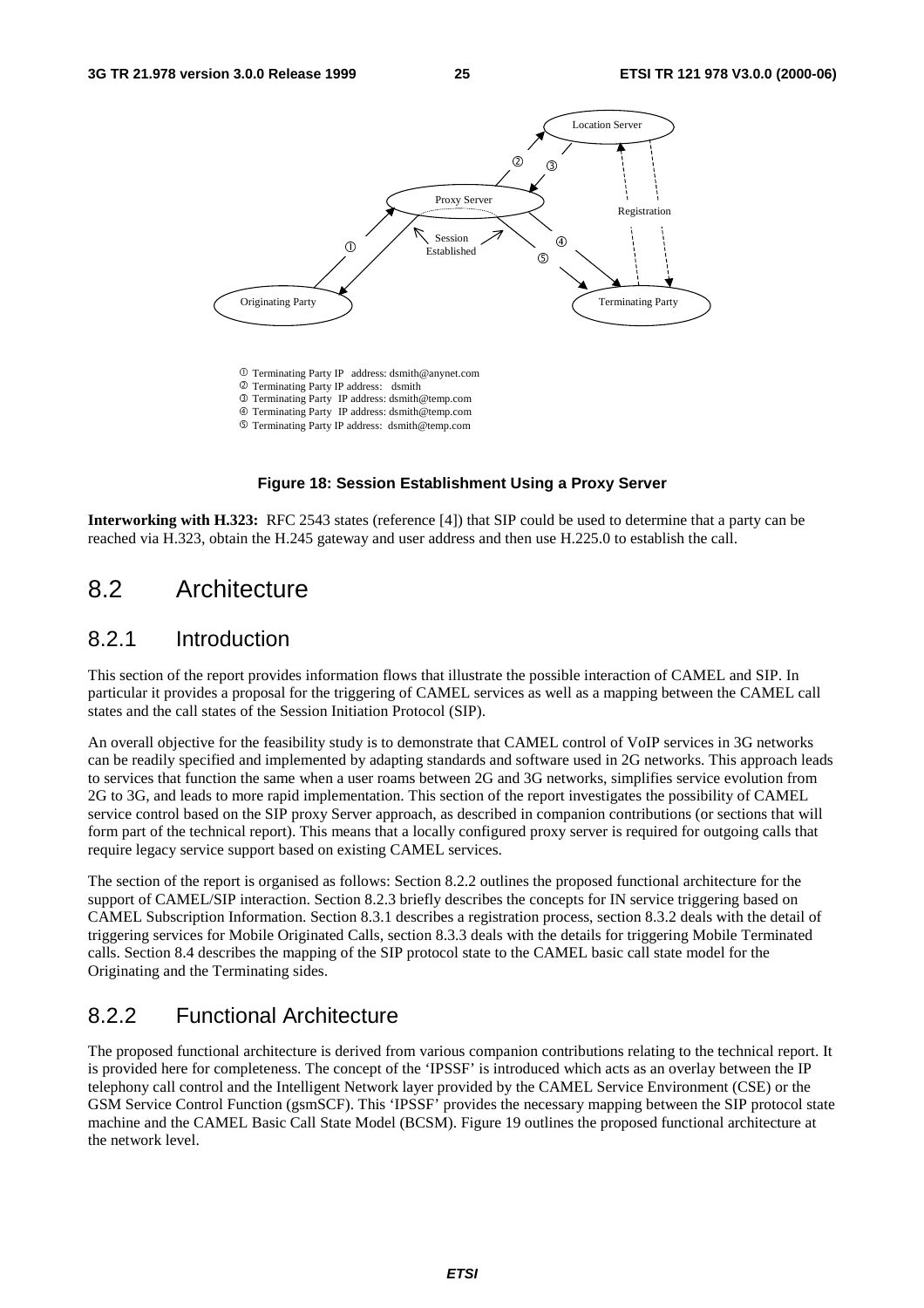

**Figure 19: Proposed functional Architecture to support CAMEL control of VoIP based on SIP call control**

#### 8.2.3 Basic concept of the proposal

Subscribers may register in the visited SIP network allowing the subscriber to receive incoming calls. A subscriber may use the MSISDN as an additional identifier in the registration process. Upon registration with the server, the CAMEL subscription information for the subscriber is sent to the IPSSF by the HLR in the subscriber's home network. As incoming calls made to the subscriber terminate at the server the subscriber is registered with, the Terminating CAMEL Subscription Information (T-CSI) may be examined and if necessary the gsmSCF may be invoked on a per incoming call basis. Similarly, calls made by a subscriber already registered with a proxy server allow the Originating CAMEL (O-CSI) subscription information to be examined and potentially allow the gsmSCF to be invoked. Callers not registered will not have any O-CSI information in the proxy server they are using to place the call. The proposal here is as follows: when the initial call request message (or the *INVITE* method) is received by the SIP proxy server, the IPSSF/VLR establishes a dialogue with the HLR of the home subscribers network to allow the CAMEL subscription information to sent. The O-CSI may then be examined and if necessary the gsmSCF may be invoked.

### 8.2.4 Assumptions

- *a.* All the call flows show that the SIP Proxy Server and the IPSSF have been co-located in order to avoid showing an information flows between the two entities. Standardisation of the messages for this interface is for further study.
- *b.* The attach/detach and establishment of the Packet Data Protocol (PDP) session are based on existing GPRS procedures found in UMTS 24.080 and UMTS 29.060.
- *c.* When a subscriber registers or places a call via a SIP Proxy server, the home network of the subscriber can be identified.
- *d.* A subscriber may use the MSISDN as an additional identifier in the registration process.
- *e.* Originating and terminating SIP Proxy servers must operate in a call-state aware mode.
- *f.* As registration with a SIP Proxy server is not mandatory, it shall be possible to determine whether a registration exists for that particular subscriber when an incoming call is placed by a subscriber. This allows the CSI information to be fetched from the HLR is the subscriber is not registered. (Note: Absence of the O-CSI does not necessarily mean that the user is not registered, merely that the O-CSI may not exist for that subscriber).
- *g.* The information flows make no consideration for interworking with other networks (e.g. PSTN via gateways as this is considered to be outside to scope of the technical report.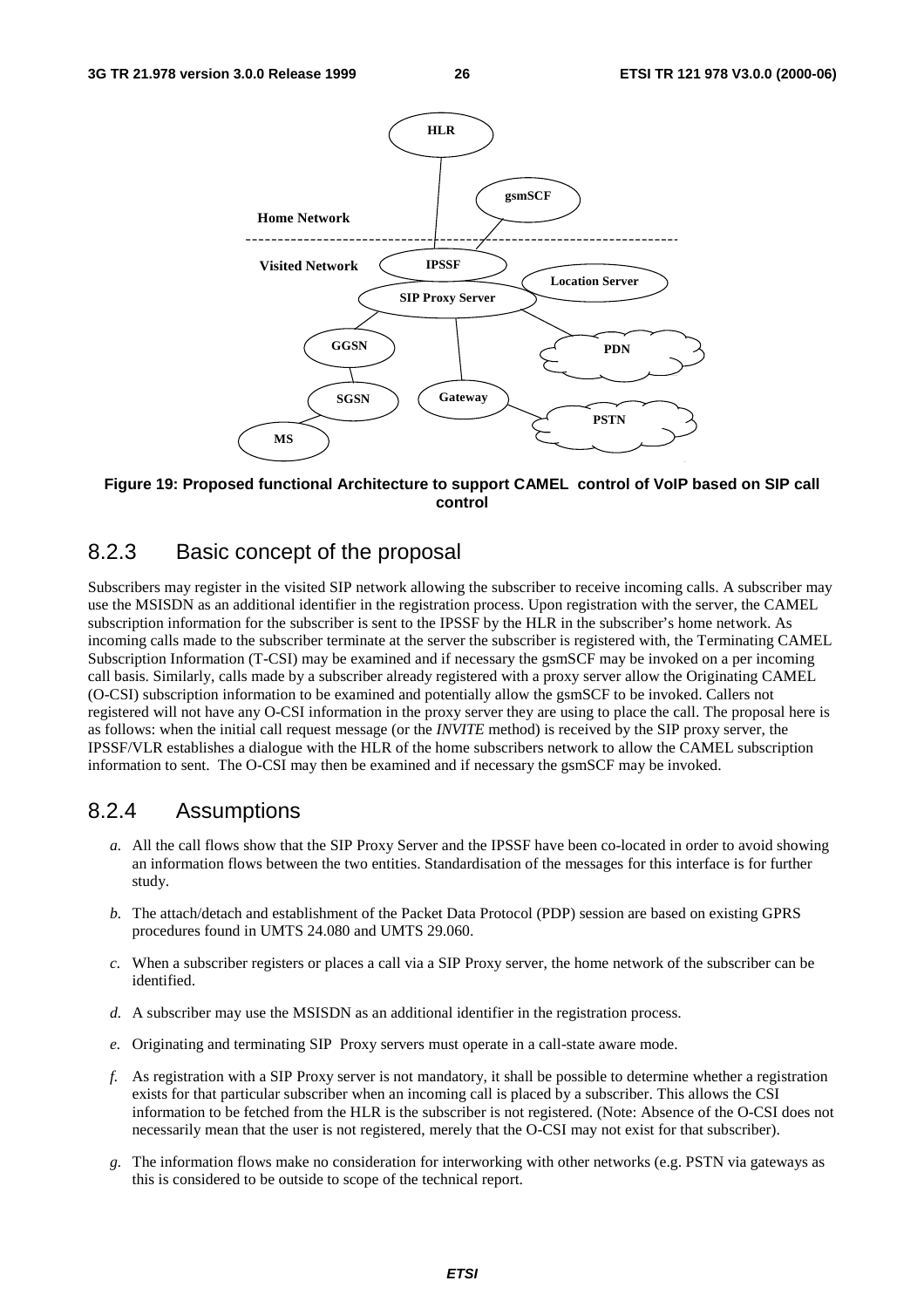# 8.3 Message Flows

### 8.3.1 Proposed Registration process

This section outlines a possible registration process based on the SIP *REGISTER* method, which allows CAMEL subscription information to be stored in the SIP Proxy Server/IPSSF. IETF RFC 2543 [4] defines the term Registrar for registration purposes and it is the SIP registrar that accepts the *REGISTER* method. In this section it has been assumed that the SIP Proxy Server and the SIP registrar are co-located. This registration process is in addition to the PDP transport layer registration (GPRS Attach/Detach and PDP context establishment as found in UMTS 24.080 and UMTS 29.060). With the SIP *REGISTER* method, it is assumed that registration with a location server takes place. As this is outside the scope of SIP to specify, the information flows for this procedure are not shown, but are assumed to take place.

Unlike H.323, registration with a server is not mandatory. Only users that wish to receive incoming calls need to register with a SIP Proxy server and a location server. Callers placing calls are not required to register. The information flows for the registration procedure are shown in Figure 21 and elaborated in the following text:

- {1} The MS attaches to the network using existing GPRS procedures. This involves an attach request to the SGSN and a location update sequence between the SGSN and the HLR.
- {2} The MS activates a PDP context to establish an IP session with the local proxy SIP server in the visited network. Mechanisms for the discovery of the SIP Proxy server are for further study.
- {3} The MS sends a *REGISTER* method to the SIP Proxy server.
- {4} The SIP Proxy server notifies the IPSSF/VLR of the registration attempt. The IPSSF in turn notifies the HLR. The HLR responds with an *InsertSubscriberData* message which contains the CAMEL Subscription Information (CSI) which includes the Originating CSI (O-CSI) and Terminating CSI (T-CSI). The applicability of the Supplementary Service CSI (SS-CSI) is for further study.
- {5} The SIP Proxy server acknowledges that the registration process has been completed by a *200 OK* response message.





Note : Messages shown in red are SIP messages. Blue messages are MAP messages

**Figure 21: Proposed registration procedure**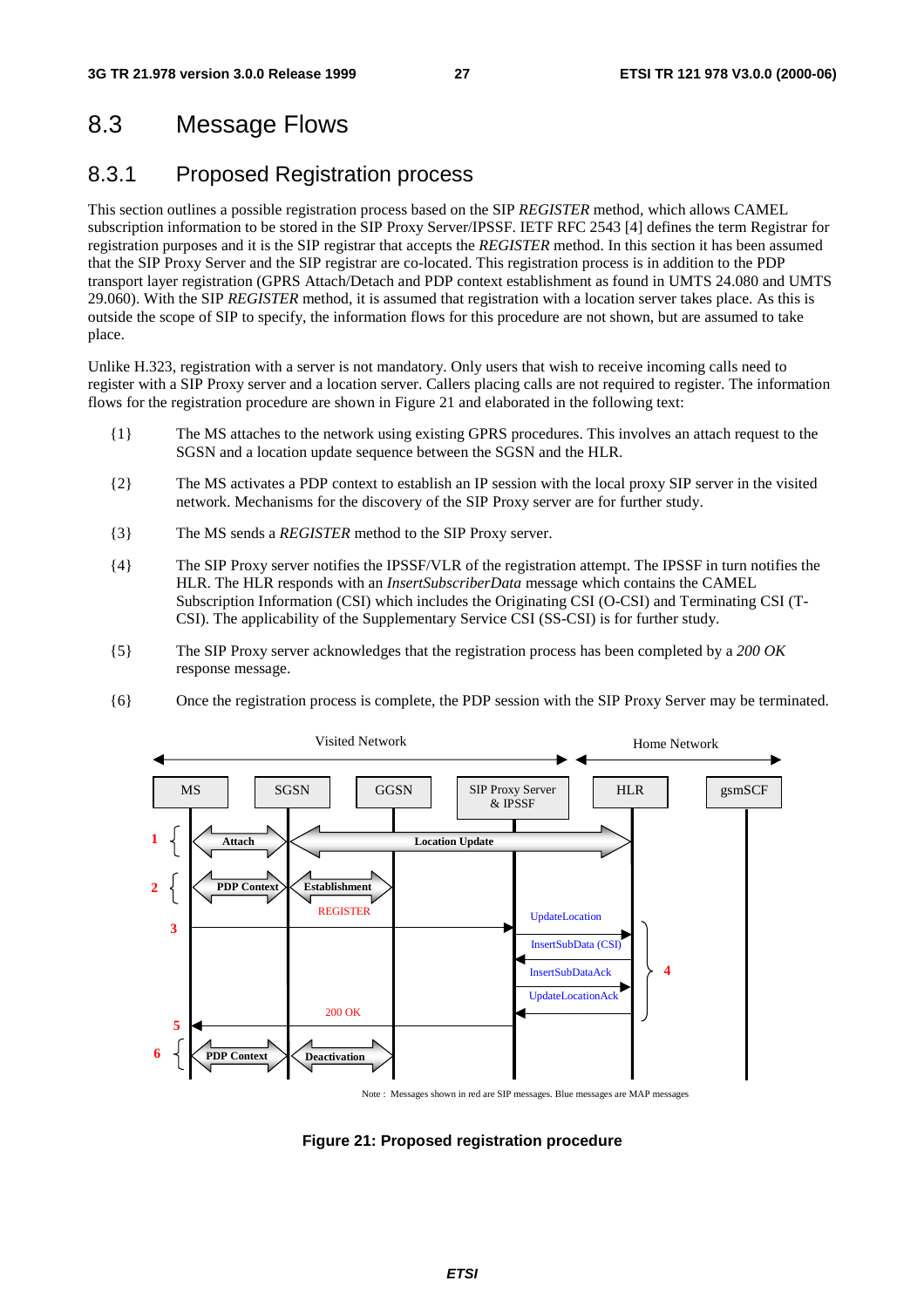# 8.3.2 Mobile Originating Call with CAMEL interaction

This section deals with the mobile originating calls that require interaction with CAMEL.

The call flows are shown in Figure 22 and are further explained below:

- {1} The MS wishes to place a VoIP call. A PDP context is established to allow an IP session to be established over the GPRS network.
- {2} The User Agent Server in the MS initiates a SIP request by issuing an *INVITE* method to the SIP Proxy server.
- {3} The VLR functionality in the IPSSF is checked to determine if the calling party has previously registered. If no registration found, then step {4} is followed. If the IPSSF determines that the calling user has a valid registration then step {5} is followed.
- {4} The IPSSF establishes a dialogue with the HLR of the subscriber's network. An *UpdateLocation* message is sent to the HLR. The HLR responds by sending an *InsertSubscribersData* message, which may contain the CAMEL Subscription Information, including O-CSI, T-CSI and the SS-CSI.
- {5} The O-CSI data is analysed and if the necessary triggering criteria are met, the gsmSCF is invoked via an *InitialDP* message.
- {6} The SIP Proxy server will route the call based on the instructions received by the service logic in the gsmSCF. The remainder of the information flows will vary according to the service logic and are not shown.



**Figure 22: MO Call with CAMEL interaction**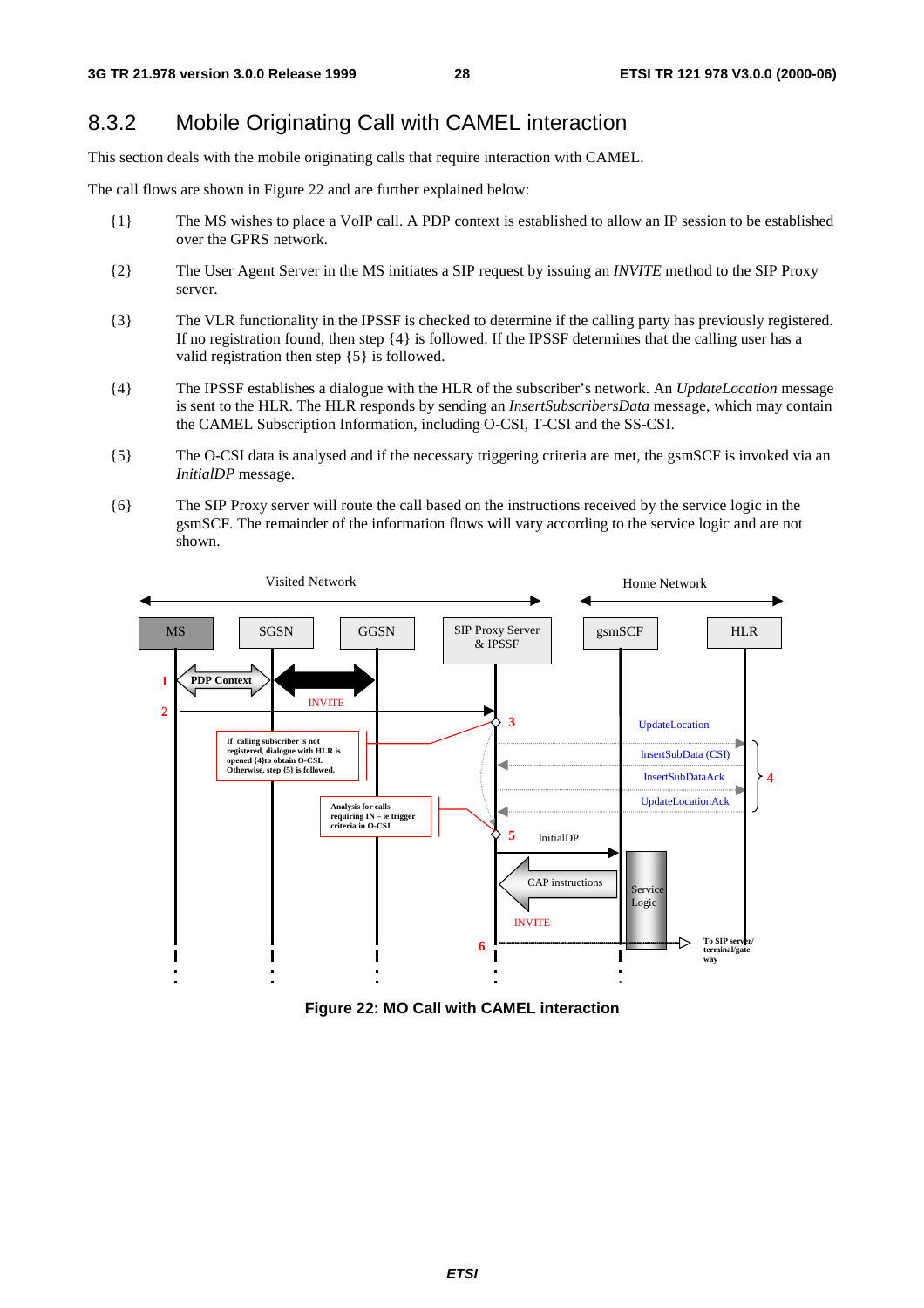### 8.3.3 Mobile Terminating Call with CAMEL interaction

This section deals with the CAMEL interaction for mobile terminated calls. A CAMEL service is triggered if the triggering criteria held in the called subscriber's T-CSI matches the characteristics of the incoming call. The information flows are shown in Figure 23 and further explained below:

- {1} The terminating SIP Proxy server receives an INVITE method.
- {2} The T-CSI is analysed and the triggering criteria are check against the particulars of the incoming call. A terminal must register with a server to be able to accept incoming call and has been assumed that since this registration has taken place; the T-CSI is available at the server.
- {3} If the necessary triggering criteria are met, the gsmSCF is invoked and a CAP dialogue established between the IPSSF and the gsmSCF.
- {4} Instructions are received from the gsmSCF on how the call is to be routed.
- {5} The SIP Proxy server will route the call based on the instructions received by the service logic in the gsmSCF. A network initiated PDP context is established in order to deliver the *INVITE* method to the User agent server. As the rest of the information flows will vary according to the service logic, the remained of the information flows are not shown.



**Figure 23: MT Call with CAMEL interaction**

# 8.4 State Models

# 8.4.1 Mapping SIP message to CAMEL Basic Call State Models

This section deals with how the Originating Basic Call State Model (O-BCSM) Points in Call (PICs) and Detection Points (DPs) or 'triggers' are mapped to the appropriate SIP messages. Although a mapping is possible, there is not always the same analogy between the circuit switched environment that the CAMEL BCSM were designed for and the packet environment, and as a result a direct mapping is not always possible. The state models for the CAMEL O-BCSM and the T-BCSM are based on the emerging CAMEL Phase 3 draft specifications as identified in reference[11].

For simplicity, the information flows in the Figures of the following subsections do not show the flows between the GPRS network nodes (SGSN and GGSN) and between the gsmSCF and IPSSF.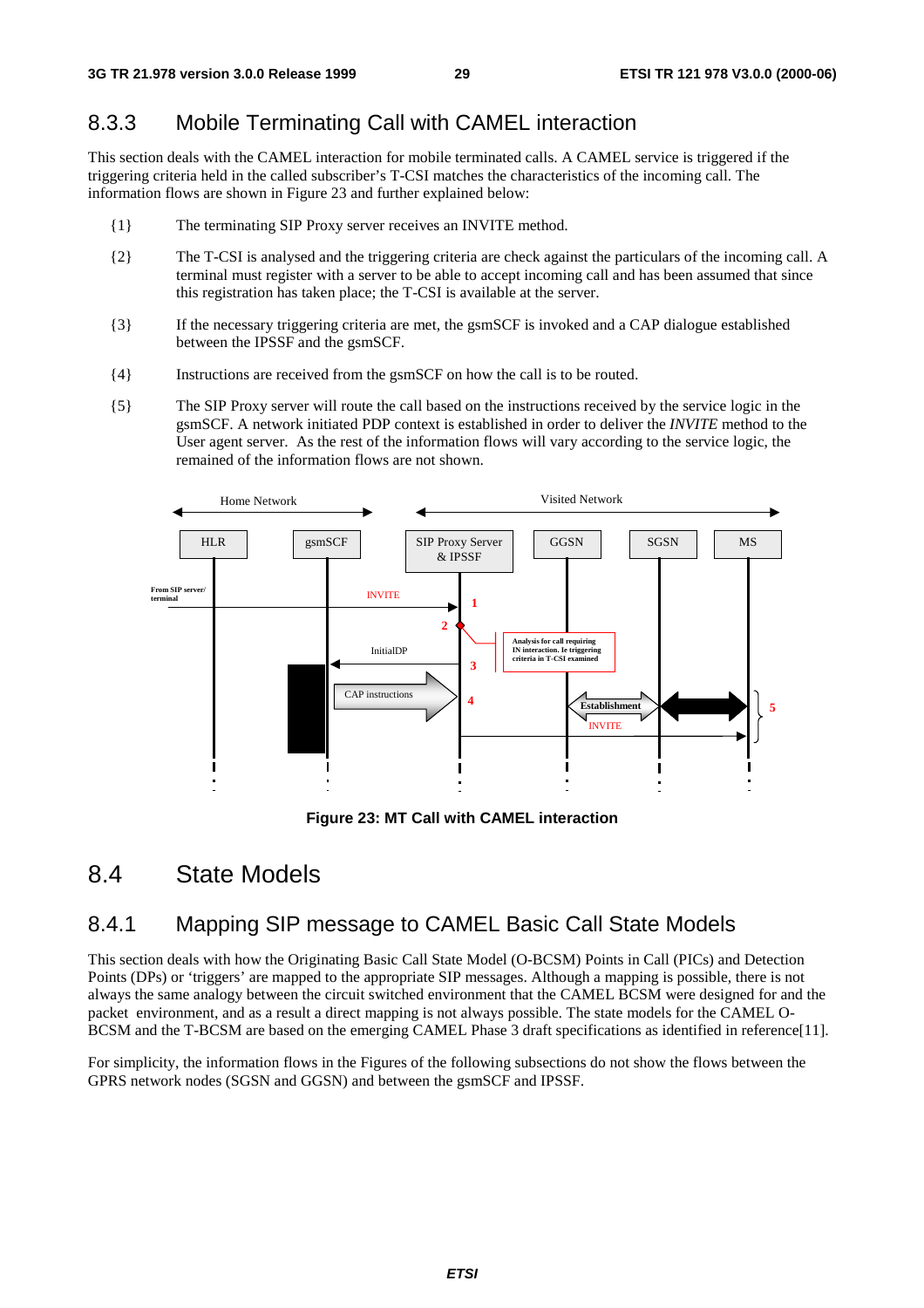# 8.4.2 Mapping to Originating BCSM for MO calls

The mapping between the SIP methods and responses for O-BCSM relating to Mobile Originating Calls are shown in Figure 24. Only the successful case is described. Further work is necessary to describe all other scenarios. The information flows are further described below :

- {1} *INVITE* method arrives at the proxy server, indicating that the MS has requested to set up a call. SIP Proxy server determines if O-CSI exists for this user.
- {2} Analysis of the O-CSI takes places and if necessary triggering criteria are met, gsmSCF is invoked. DP CollectedInfo may be reported.
- {3} Instructions received from the gsmSCF on how the call is to be routed, together with which EDPs are armed. State Routing\_And\_Alerting entered. *INVITE* method forwarded to destination.
- {4} A response '*200 OK'* indicates that the destination has accepted in session invitation, indicating that a session has been established. State O\_Active is entered, DP O\_Active may be reported to the gsmSCF and an *ACK* is sent to the originating party.
- {5} Either party may release the call with a *BYE* method. On receipt of the *BYE*, transition to the PIC O\_Null&Authorise\_Oriigination\_Attempt\_Collect takes place and the DP O\_Disconnect may be reported to the gsmSCF.



**Figure 24: Message flows and corresponding CAMEL O-BCSM for successful call establishment**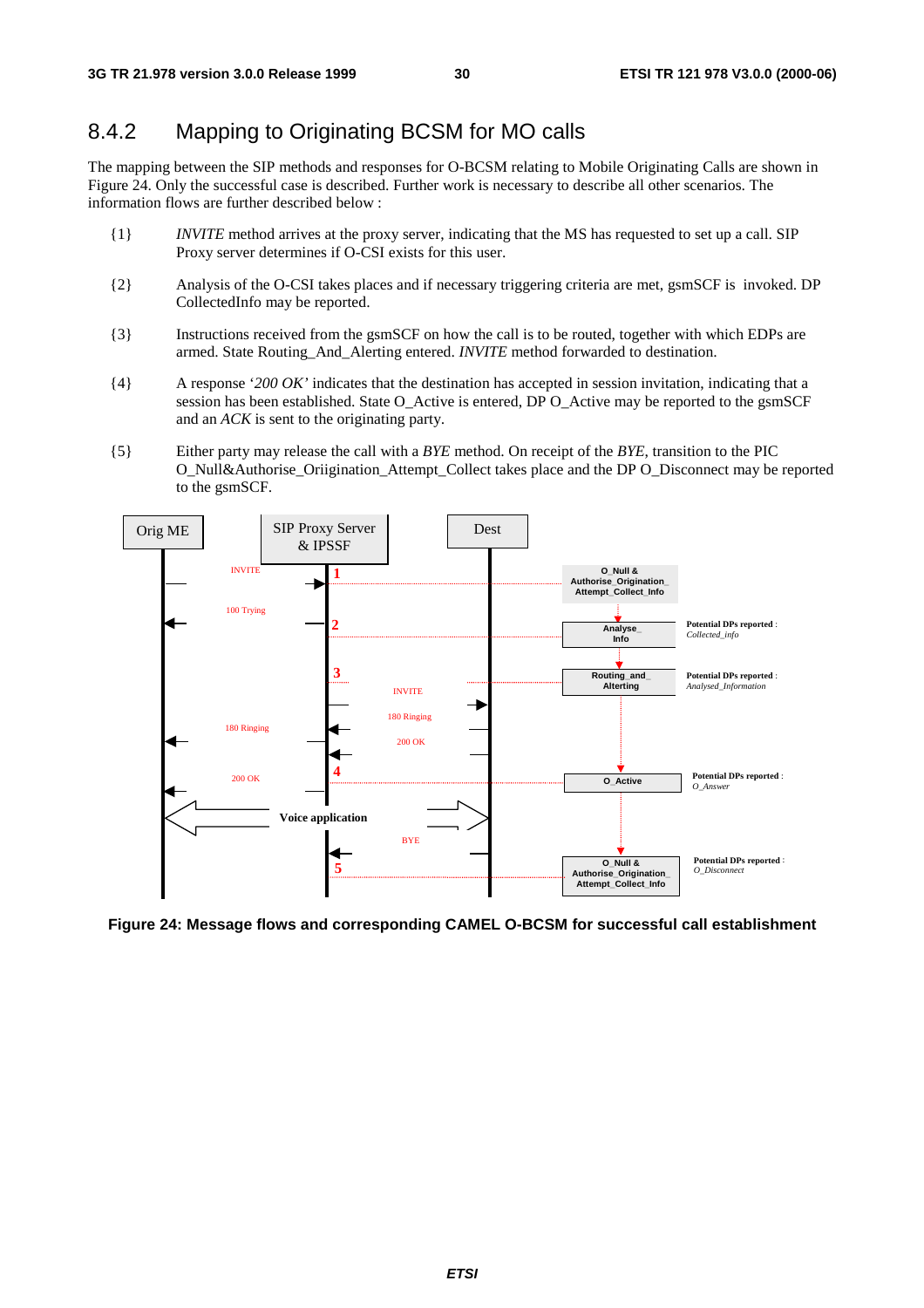# 8.4.3 Terminating BCSM for MT Calls

The mapping between the SIP methods and responses for T-BCSM and Mobile Terminating Call is shown in Figure 25. The information flows further described below :

- {1} *INVITE* method arrives at the destination SIP Proxy server. Server/IPSSF determines if a T-CSI exists for the called user
- {2} T-CSI is analysed and if necessary triggering criteria are met, gsmSCF is invoked. Transition to state TerminatingCallHandling and DP Terminating\_Atttempt\_Authorised may be reported.
- {3} Call accepted by the terminating party. DP T\_Answer may be reported to the gsmSCF, state T\_Active entered.
- {4} Either party may terminate the call by sending a *BYE* and transition to PIC T\_Null takes place and the DP T\_Disconnect may be reported.



#### **Figure 25: Message flows and corresponding PIC in the CAMEL T-BCSM for successful call delivery**

#### 8.4.4 Unsuccessful MT Call Delivery

This subsection explores the mapping and the reporting of the DPs that may be encountered when the call is not successfully established. The information flows are shown in Figure 26 and further explained below:

- {1} *INVITE* method arrives at the destination SIP proxy server. Server/IPSSF determines is a T-CSI exists for the called user
- {2} T-CSI is analysed and if necessary triggering criteria are met, gsmSCF is invoked. Transition to state TerminatingCallHandling and DP Terminating\_Atttempt\_Authorised may be reported.
- {3} The destination does not accept the incoming call reason response may be any value in 4xx response range. The mapping of client error codes  $(4xx)$  to the possible Detection Points in PIC Terminating\_Call\_Handling is not all that straight forward. For example, the DP T\_CallHandlingFailure can capture most of the 4xx error codes, and T\_Busy can be mapped on to 486 Busy Here, it is not clear how T\_Abandon and T\_No\_Answer can be mapped on to the error codes. Although further work is required, the problem is not unique to GSM and CAMEL. Work in other standards organisations needs to be investigated to determine similar issues.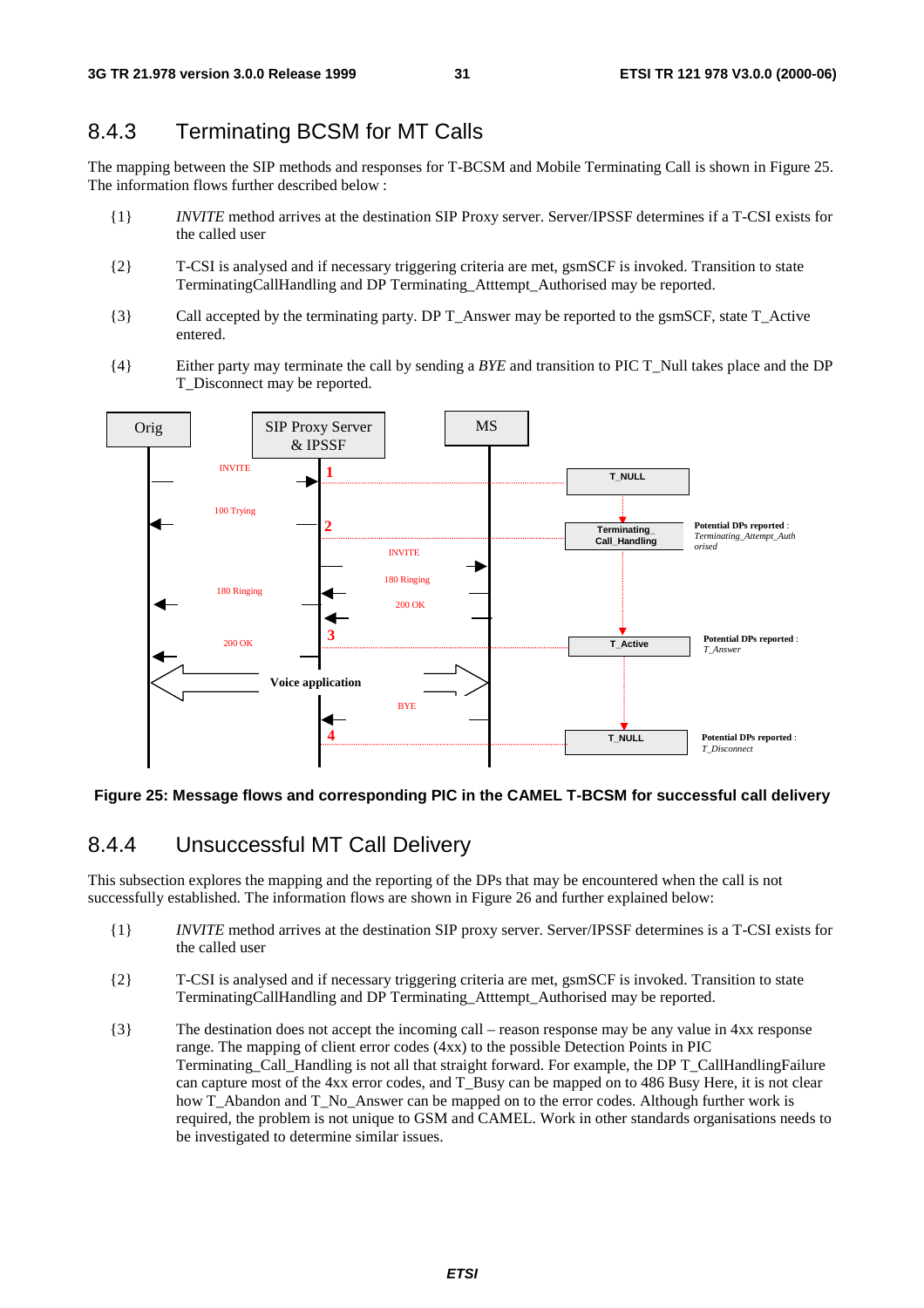

#### **Figure 26: Message flows and corresponding PIC in the CAMEL T-BCSM for unsuccessful call establishment.**

# 8.5 CAMEL Integration

Integration of CAMEL functions with SIP Proxy Server functions may require enhancements to SIP standards or CAMEL standards. Some initial work has been done to identify the standards that may need to be enhanced and to assess the extent of the changes required.

### 8.5.1 Impact on SIP Standards

Section 8.4 describes and illustrates how SIP messages may be mapped to O\_BCSM and T\_BCSM Detection Points (DPs) at the SIP Proxy Server/SSF. When studying the Figures it can be seen that some CAMEL Phase 3 DPs (such as O\_Active) have good correspondence with SIP messages at the SIP Proxy Server, while other DPs require more detailed analysis. At this level of analysis it seems likely that changes to SIP may not be needed.

# 8.5.2 Impact on CAMEL and other UMTS Standards

It is likely that some functional modelling additions and some CAP message information element additions will be needed. It is also likely that some HLR/VLR data and MAP protocol additions may be needed. It is of course very difficult to assess and describe exactly how much effort and meeting time is required to effect these changes. In comparison to previous CAMEL work on Phase 1, Phase 2 and Phase 3, in the author's opinion the effort required is probably more than was necessary to complete GPRS inter-working in CAMEL Phase 3, but probably less than the work necessary to complete CAMEL Phase 1.

The major impact of these changes concerns documents 22.078, 23.018, 23.078, 29.078 and 29.002

# 8.6 Service Impacts

The combination of CAMEL and SIP (as described in this report) may support some GSM supplementary services, such as unconditional call forwarding (subject to some re-engineering) and perhaps most operator specific services (depends on the extent of any reduced functionality necessary for integration). Every service needs to be studied in detail to determine exactly what can be supported. Interworking with SIP extensions for call control services is another aspect. Again every service needs to be studied in detail.

# 8.7 Multimedia Evolution

The proposal in this report is focused on voice not multimedia. Control of multimedia services requires further study. However, the proposal does not in any way preclude CAMEL evolution to control multimedia services supported by SIP. It is likely that further enhancements to the protocols and functions listed in section 8.5.2 (e.g.. MAP, CAP, HLR, VLR, CSE) may be necessary, depending on the nature of the multimedia service support required.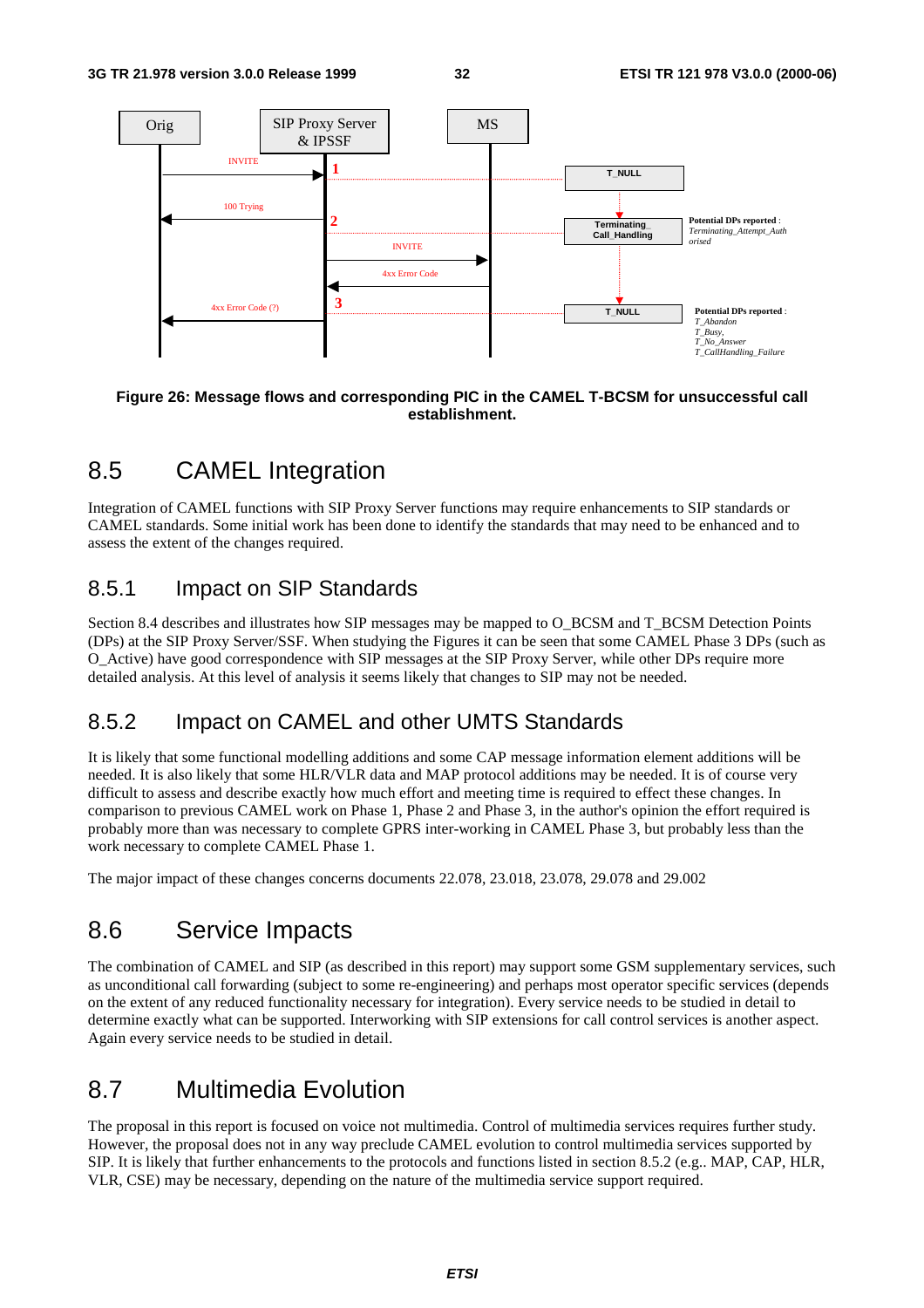# 8.8 Advantages

The following advantages have been identified:

− Maximises the re-use of existing functional entities, protocols and services. Such reuse decreases the development and ownership costs allowing existing familiar 2G services to be provided to 3G subscribers at an early stage.

Minimum changes to the CSE for the support of legacy services. There are several IN/CAMEL services already deployed such as PrePaid, VPN, Mobile Number Portability, etc which may be used in a voice over IP network.

# 8.9 Disadvantages

The following disadvantages have been identified:

- This approach is not in line with the work currently underway in ETSI SPAN 3 (Services and Protocols), in particular a work item addressing IN support for voice over IP on the H.323 architecture and associated protocols in association with the TIPHON project.
- − Introduces new functional entity 'IPSSF', which provides the necessary mapping between the SIP Proxy Server and the CSE. However, this functional entity is based on the functions already provided by a VMSC/GMSC, where already standardised process such as the gsmSSF can be reused.

The interface between the SCS/CSCF and the IPSSF requires further study.

# 9 Work in other Standards Groups

# 9.1 3GPP

# 9.1.1 System Architecture Working Group 2 (S2)

The 3GPP S2 group has overall system architecture responsibility for the GSM/GPRS evolved system within the 3GPP organisation and also has close linkage with the ETSI SMG12 (GSM/GPRS) system architecture group.

The S2 group is investigating the architectural impacts and linkages involved with providing IN (CAMEL) based features into the mobile environment including the impacts of aspects such as roaming, Mobile Originated and Terminating calls, interactions with GSM standardised supplementary services and distributed service control/SSF issues across network boundaries. Items currently under study include the addition of CAMEL features for GPRS (beyond CAMEL Phase 3) and the opportunities to include further location based capabilities. CAMEL is also continuing into the UMTS area to include the Open Service Architecture (OSA) aspects.

3GPP document 23.121 specifies architectural requirements.

# 9.2 ETSI

### 9.2.1 TIPHON

TIPHON Working Group 7 is studying the implementation of TIPHON networks in a mobile environment, and has been in existence since the beginning of 1999. TIPHON mobility is user and service mobility in the context of the VoIP application. The group has an understanding with 3GPP S2 to liase over IP activities. It is currently planning on producing 3 main documents:

07.001 Analysis of existing roaming techniques applicable to TIPHON mobility services

07.002 Investigation of synergies and common requirements between TIPHON networks and wireless systems as they are currently being developed by other bodies.

07.003 Mobility and Access to Wireless Systems: Extensions to Requirements, Architectures and Protocols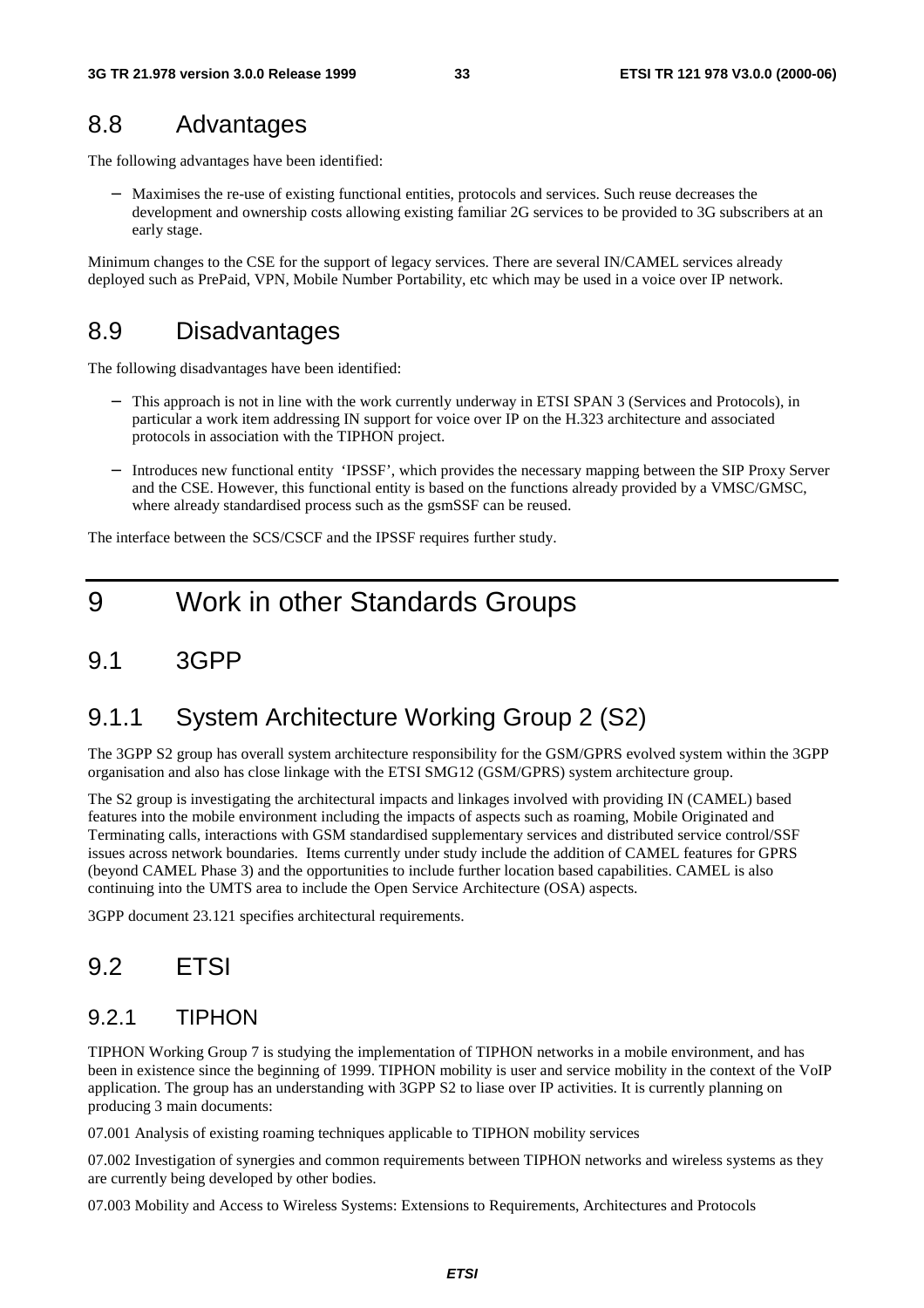However, at the present moment only 07.001 has any significant text associated with it. The document is a review of existing mobile networks and specifically lists supplementary services as an open issue. In section 5.1 the GSM network is described, and CAMEL identified as the Intelligent Network service within GSM used to provide service mobility where the end user should not see any difference in the services provided by the IN nodes irrespective of the user's location and terminal used. Similarly section 5.7 describes the GPRS network, section 5.9.4 introduces Session Initiation Protocol, and section 5.10 details the mobile extension to H.323.

At the July 1999 TIPHON 14 meeting, working group 7 discussed a document (14TD054) received from ITU-T SG16 for information concerning new work recently approved on mobility for H.323. The contribution stirred discussion, as the solution was seen as conflicting with the general attempt within TIPHON to work towards a layered architecture.

### 9.2.2 SPAN3

ETSI SPAN (Services and Protocol for Advanced Networks) is ETSI's core competence centre for fixed networks standardisation including IP based networks. SPAN3 (formerly SPS3) is the competence centre for IN Activities, including generic operations for INAP mobility. SPS3 work on Core INAP CS-3 has been split into two streams. CS-3.1 comprises CS2 and CAMEL Phase 3, while CS-3.2 looks at fixed network requirements and will be based on the ITU CS3 output. Both are due for completion by the end of 1999 and will be merged in Core INAP CS4, due for completion at the end of 2000.

CS-3.2 contains a work item addressing IN support for voice over IP based on the H.323 architecture and associated protocols in conjunction with the TIPHON project. A liaison statement from SPS3 to TIPHON entitled "Using Intelligent Networks in a Tiphon Architecture" was written in June 1999, giving the following proposals

- The IN infrastructure shall be independent of the IP telephony signalling protocol (SIP, H.323,...).
- The call control and consequently IN control shall be at least at the edge of the network i.e. nearest to the user in a Local Exchange and between two operators in an Inter-operator Gateway.

# 9.3 IETF

The Routing area contains the IP Routing for Wireless/Mobile Hosts (mobileIP) Working Group. It has developed routing support to permit IP nodes (hosts and routers) using either IPv4 or IPv6 to seamlessly roam among IP subnetworks and media types. The group has produced an Internet draft entitled "Requirements on Mobile IP from a Cellular Perspective" which considers MobileIP as a macro-mobility solution for cellular networks. This document does not address the issues surrounding the provision of supplementary services.

The Transport area contains the IP Telephony (iptel) working group and the Media Gateway Control (MEGACO) working group.

The Internet draft "SIP Call Control Services" describes a set of extensions to SIP which allow for various call control services. Example services include blind transfer, transfer with consultation, multi-party calls, bridged conferences, and ad-hoc conferencing. The Internet draft "Accessing IN services from SIP networks" proposes a mapping from the states of the IN call model to the states of SIP, an Internet call signalling protocol.

# 9.4 ITU-T

#### 9.4.1 SG11

Study Group SG11 is responsible for studies relating to signalling requirements and protocols for telephone, N-ISDN, B-ISGN, UPT, mobile and multimedia communications. SG11 is responsible for most of the Q-Series standards, including Q.931. Questions under study by the group include:

- 5/11 Intelligent network capability sets
- 6/11 New signalling capabilities and requirements for advanced broadband multimedia services
- 7/11 Signalling, call handling and management requirements for universal personal telecommunications and for user mobility in future public land mobile systems
- 13/11 Network signalling for the support of broadband services and third generation land mobile networks (FPLMTS)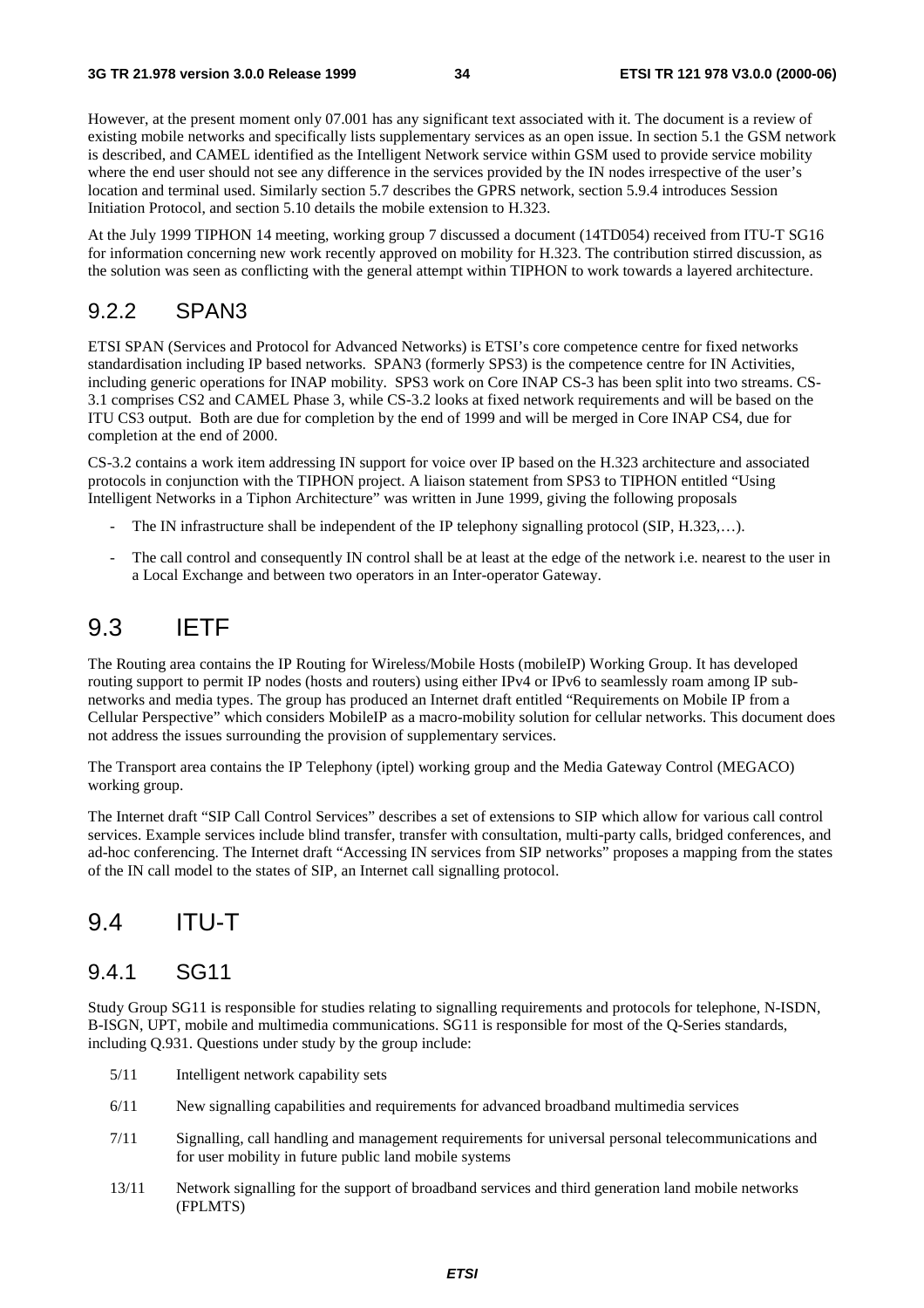#### **3G TR 21.978 version 3.0.0 Release 1999 35 ETSI TR 121 978 V3.0.0 (2000-06)**

- 22/11 Intelligent Network Application Protocol (INAP)
- 24/11 Signalling requirements for emerging land mobile and satellite mobile Network and Inter-network Signalling Requirements

### 9.4.2 SG16

Study Group16 is responsible for studies relating to multimedia service definition and multimedia systems, including the associated terminals, modems, protocols and signal processing. SG16 is responsible for the H-Series standards, including H.323, as well as parts of the T-, G-, and F-Series. Questions under study by the group include:

13/16 Packet switched multimedia systems and terminals

This question covers the H.323 standard, of which Annex H studies H.323 Mobility. The annex has the following objectives:

- − Define functional requirements for H.323 mobility at the application level in a transport independent way.
- − Examine whether any new messages or message elements need to be created in H.323 for supporting mobility
- − Facilitate interoperability for implementation of H.323 mobility over any specific networking environment such as wireless/PSTN

# 10 Questions & Answers

Early drafts of this FTR were presented to 3GPP CN WG2a and a small number of questions were raised. The questions and answers are recorded here.

Q. In our work, are we considering IN control of RAS signalling or for call control or both?

A. Control of RAS signalling is out of scope.

Q. How does the architecture support the playing of tones and announcements?

A. This is a problem not unique to CAMEL and is one of many issues that we have not addressed. We felt that it is appropriate to address this aspect as part of a more detailed study.

Q. Are we only considering CAP over SS7?

A. We have not excluded the possibility of CAP over IP, this possibility depends on the outcome of SIGTRAN work and the MAP over IP work in CN2B. CAMEL control of VoIP services is independent of whether SS7 or IP is used for the lower layer signalling transport.

Q. What considerations are there for 'fast start' and what impact does this have?

A. Requires further study.

Q. How are we incorporating the work output from MEGACO?

A. As far as we are aware MEGACO work does not directly impact CAMEL control of VoIP services but further study is required.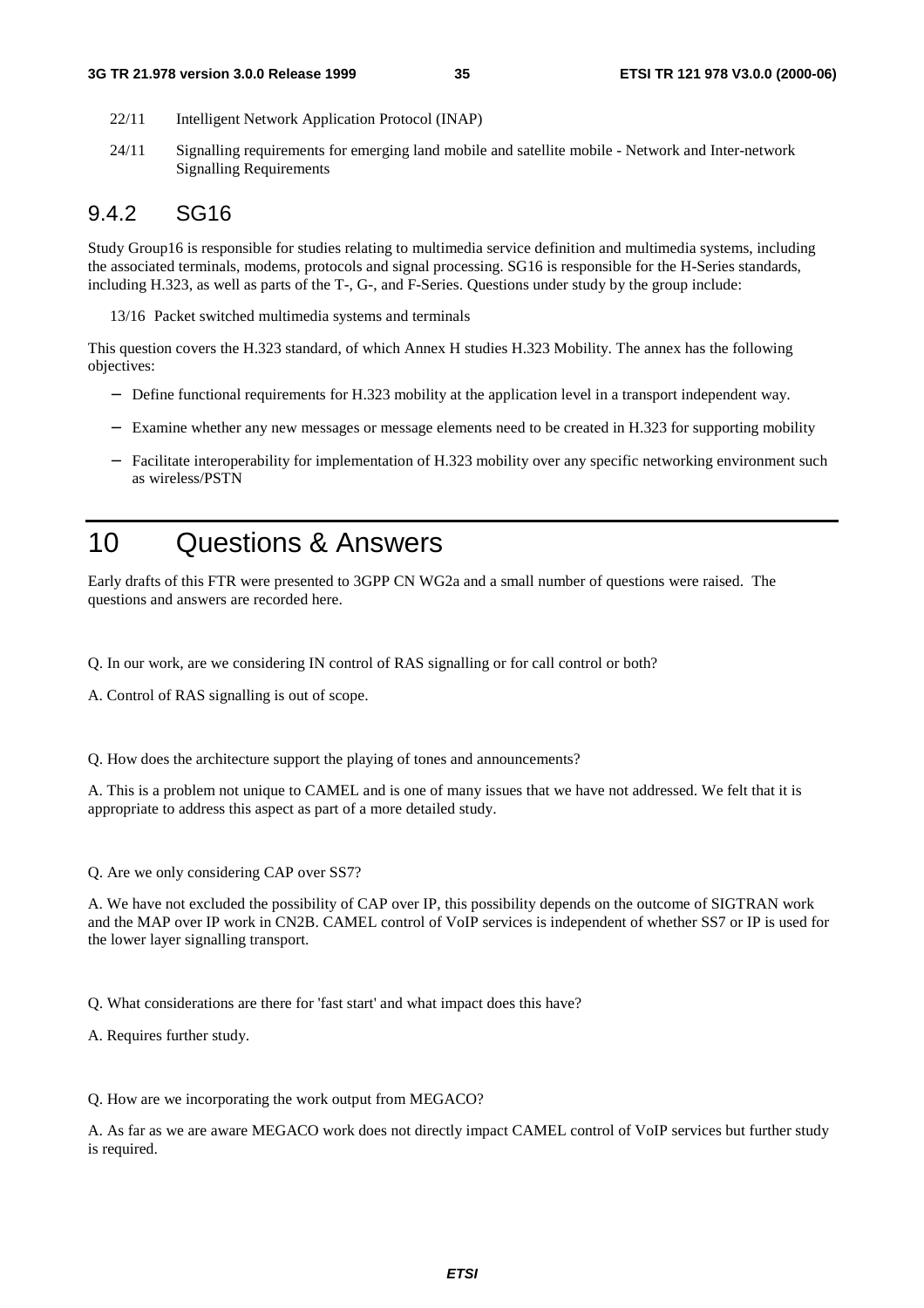# 11 Conclusions & Recommendations

This report has demonstrated how CAMEL can be used to control VoIP services in an all IP network using H.323 or SIP. The analysis has been carried out at a high level sufficient to identify that further detailed design and specification work should lead to a viable solution provided the architectural assumptions used in this report are correct. At this level of analysis no preference for H.323 or SIP was evident. Based on this evidence, either H.323, SIP or both could be successfully employed.

Use of CAMEL is one service creation approach for H.323/SIP-based services. There are also alternative H.323/SIP and IN interworking options identified in the report. Finally use of "next generation" architectures may enable other types of service creation which are not based on IN. The overall options need to be reviewed to select which of them will be most appropriate for R00 considering service and technical aspects. Based on this analysis the use of CAMEL is technically feasible and would provide a service evolution path from R99, but detailed comparison with other options has not been included.

Finalisation of the architecture and service creation principles for R00 is urgently needed so that work on the selected option(s) can start. It is also necessary to decide what standardised service(s) are required for H.323/SIP and which service(s) will be implemented using tool-kits.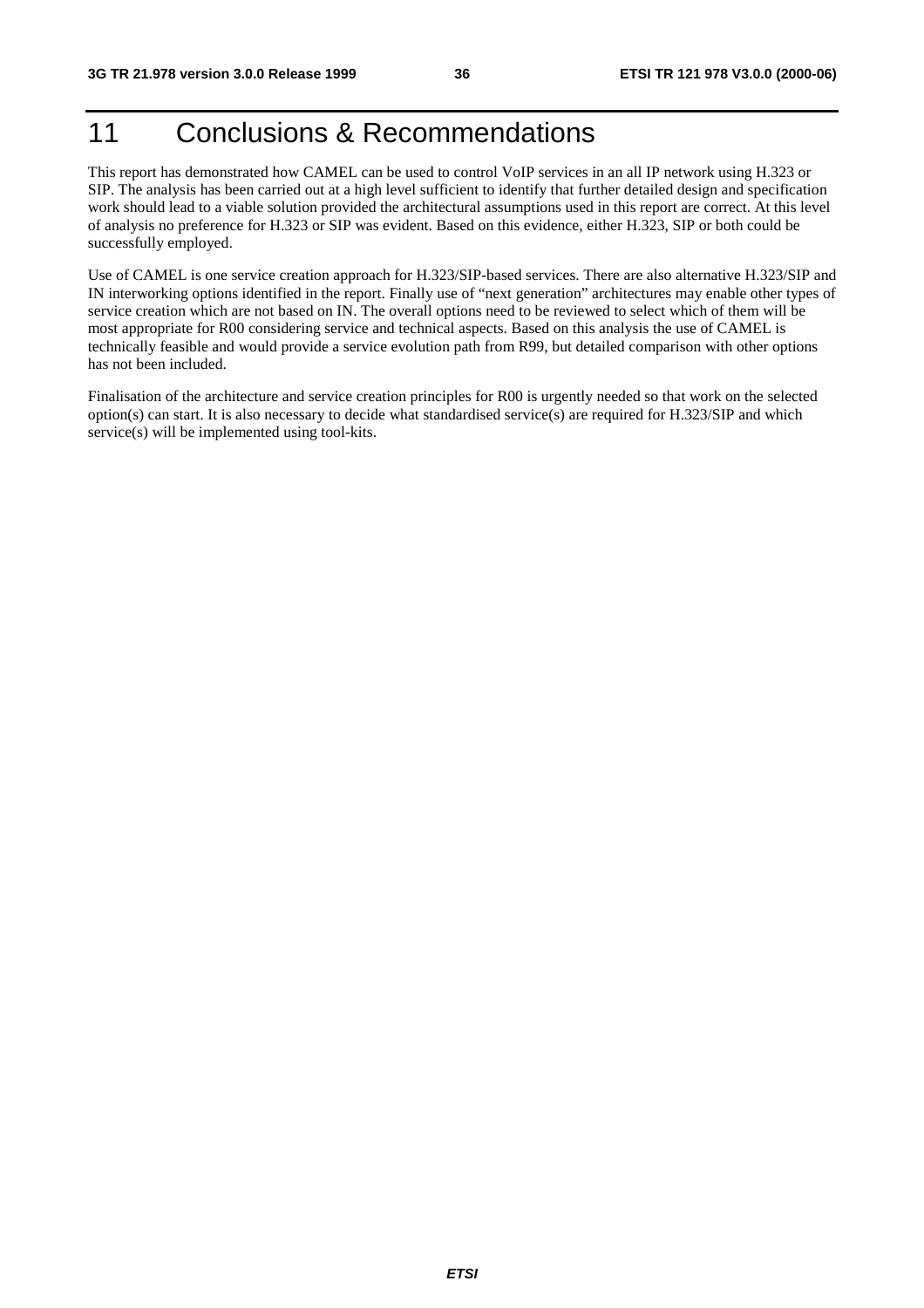# Annex A: Change history

|             | <b>Change history</b> |           |  |  |                                        |         |            |  |
|-------------|-----------------------|-----------|--|--|----------------------------------------|---------|------------|--|
| <b>Date</b> | <b>ITSG#</b>          |           |  |  | <b>TSG Doc. CR Rev Subject/Comment</b> | lOld    | <b>New</b> |  |
| Jun 2000    | CN#08                 | NP-000252 |  |  | Approved by TSG CN                     | $2.1$ . | 3.0.0      |  |
|             |                       |           |  |  |                                        |         |            |  |
|             |                       |           |  |  |                                        |         |            |  |
|             |                       |           |  |  |                                        |         |            |  |
|             |                       |           |  |  |                                        |         |            |  |